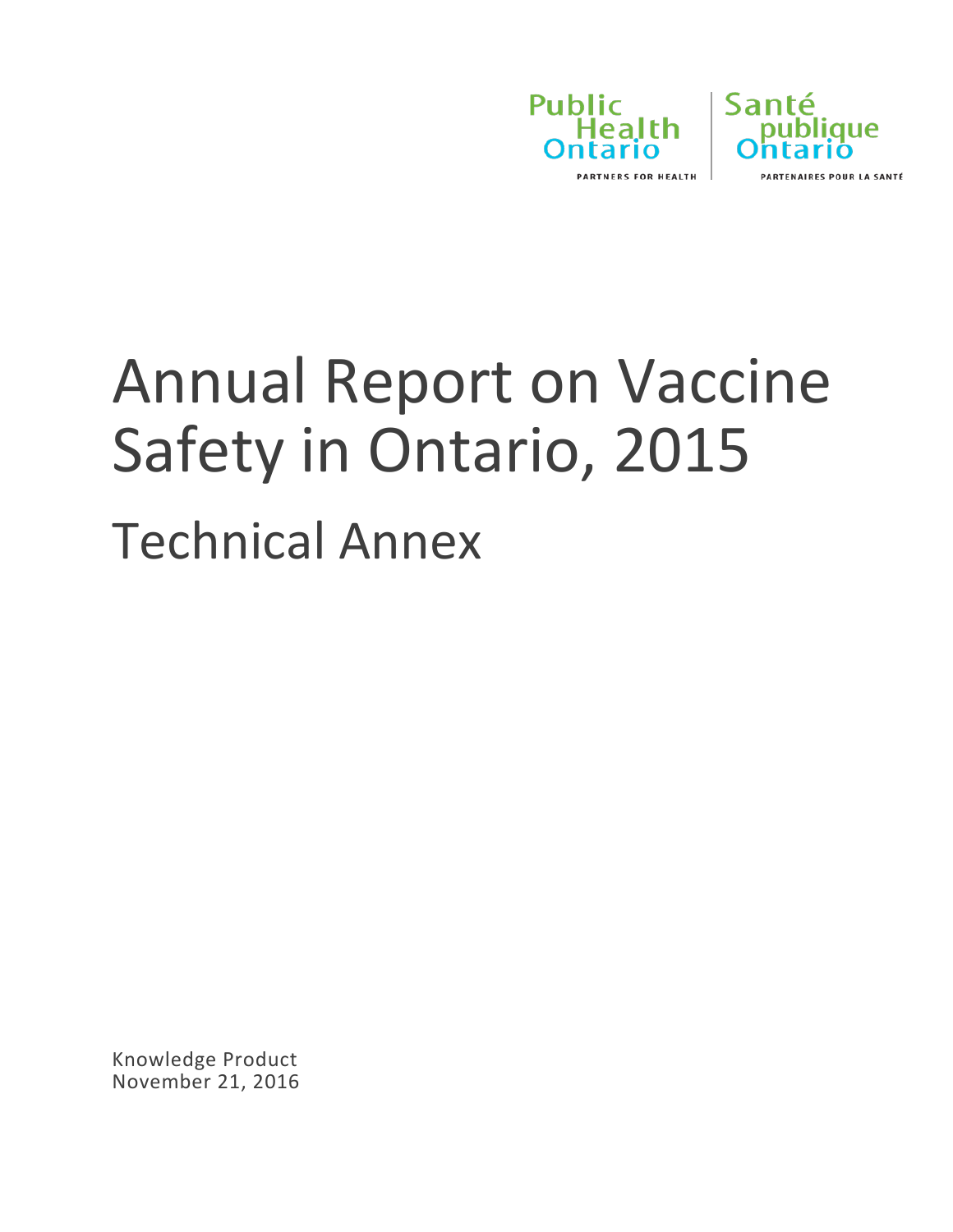### Public Health Ontario

Public Health Ontario is a Crown corporation dedicated to protecting and promoting the health of all Ontarians and reducing inequities in health. Public Health Ontario links public health practitioners, frontline health workers and researchers to the best scientific intelligence and knowledge from around the world.

Public Health Ontario provides expert scientific and technical support to government, local public health units and health care providers relating to the following:

- **E** communicable and infectious diseases
- **I** infection prevention and control
- environmental and occupational health
- emergency preparedness
- **•** health promotion, chronic disease and injury prevention
- **Parablic health laboratory services**

Public Health Ontario's work also includes surveillance, epidemiology, research, professional development and knowledge services. For more information, visit [www.publichealthontario.ca](http://www.publichealthontario.ca/)

#### **How to cite this document:**

Ontario Agency for Health Protection and Promotion (Public Health Ontario). Annual report on vaccine safety in Ontario, 2015. Technical annex. Toronto, ON: Queen's Printer for Ontario; 2016.

ISSN: 2369-5846 ISBN 978-1-4606-8707-9

Public Health Ontario acknowledges the financial support of the Ontario Government.

©Queen's Printer for Ontario, 2016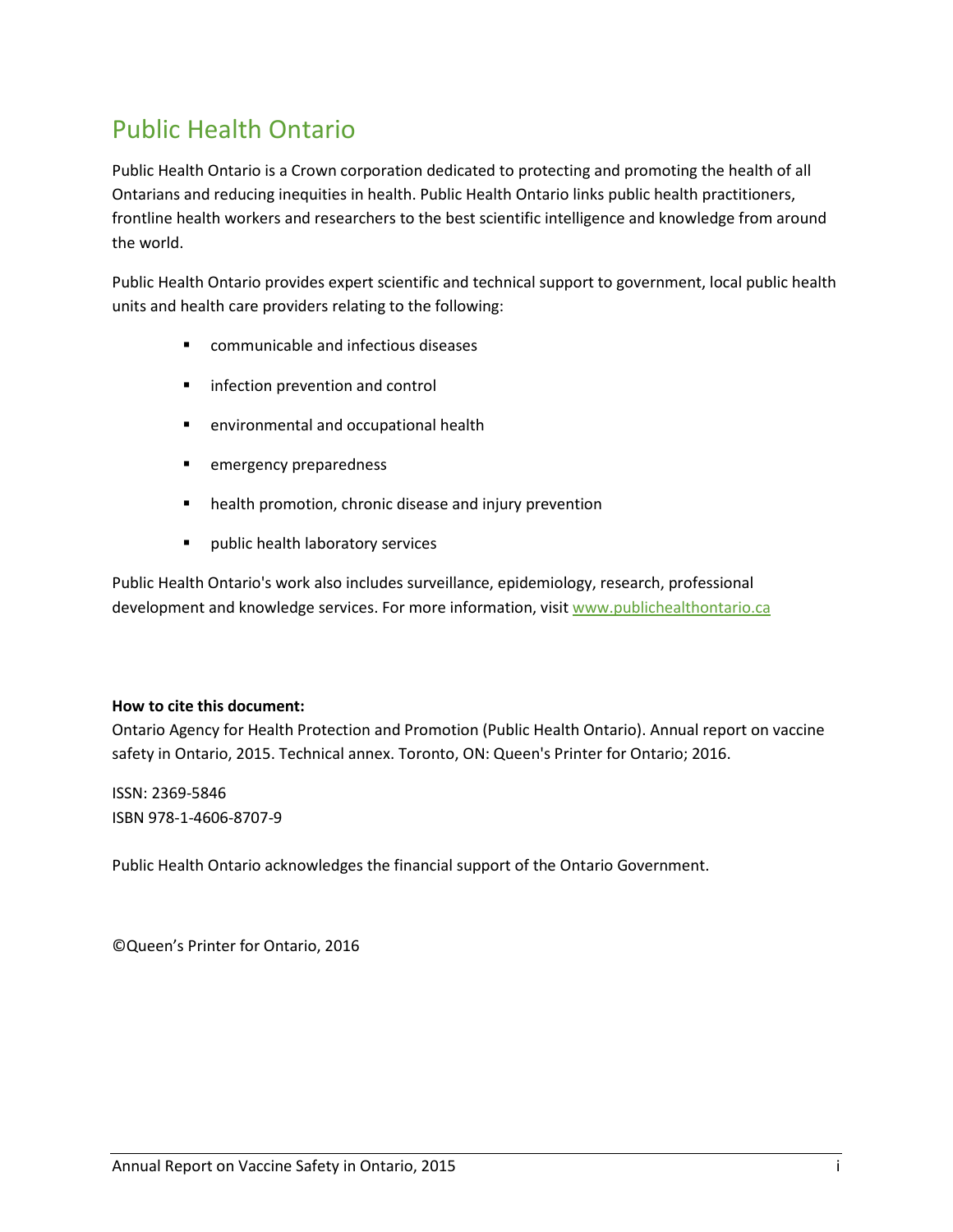#### Authors

**Tara Harris, RN, MHSc** Nurse Consultant Immunization and Vaccine-Preventable Diseases, Public Health Ontario

**Kenny Wong, MPH** Epidemiologist Immunization and Vaccine-Preventable Diseases, Public Health Ontario

**Alexandra Piatkowski** MPH practicum student Immunization and Vaccine-Preventable Diseases, Public Health Ontario

**Jyotsna Nair**

Health Analyst Immunization and Vaccine-Preventable Diseases, Public Health Ontario

**Jill Fediurek, RN, MPH** Manager Immunization and Vaccine-Preventable Diseases, Public Health Ontario

**Shelley L. Deeks, MD, MHSc** Medical Director Immunization and Vaccine-Preventable Diseases, Public Health Ontario

### Acknowledgements

We would like to extend our sincere thanks to immunization providers across the province for their efforts in reporting adverse events following immunization (AEFIs) and to public health unit (PHU) staff for their ongoing commitment to the surveillance of AEFIs which is essential to the assessment of vaccine safety in Ontario.

#### Disclaimer

This document was developed by Public Health Ontario. Public Health Ontario provides scientific and technical advice to Ontario's government, public health organizations and health care providers. Public Health Ontario's work is guided by the current best available evidence.

Public Health Ontario assumes no responsibility for the results of the use of this document by anyone.

This document may be reproduced without permission for non-commercial purposes only and provided that appropriate credit is given to Public Health Ontario. No changes and/or modifications may be made to this document without explicit written permission from Public Health Ontario.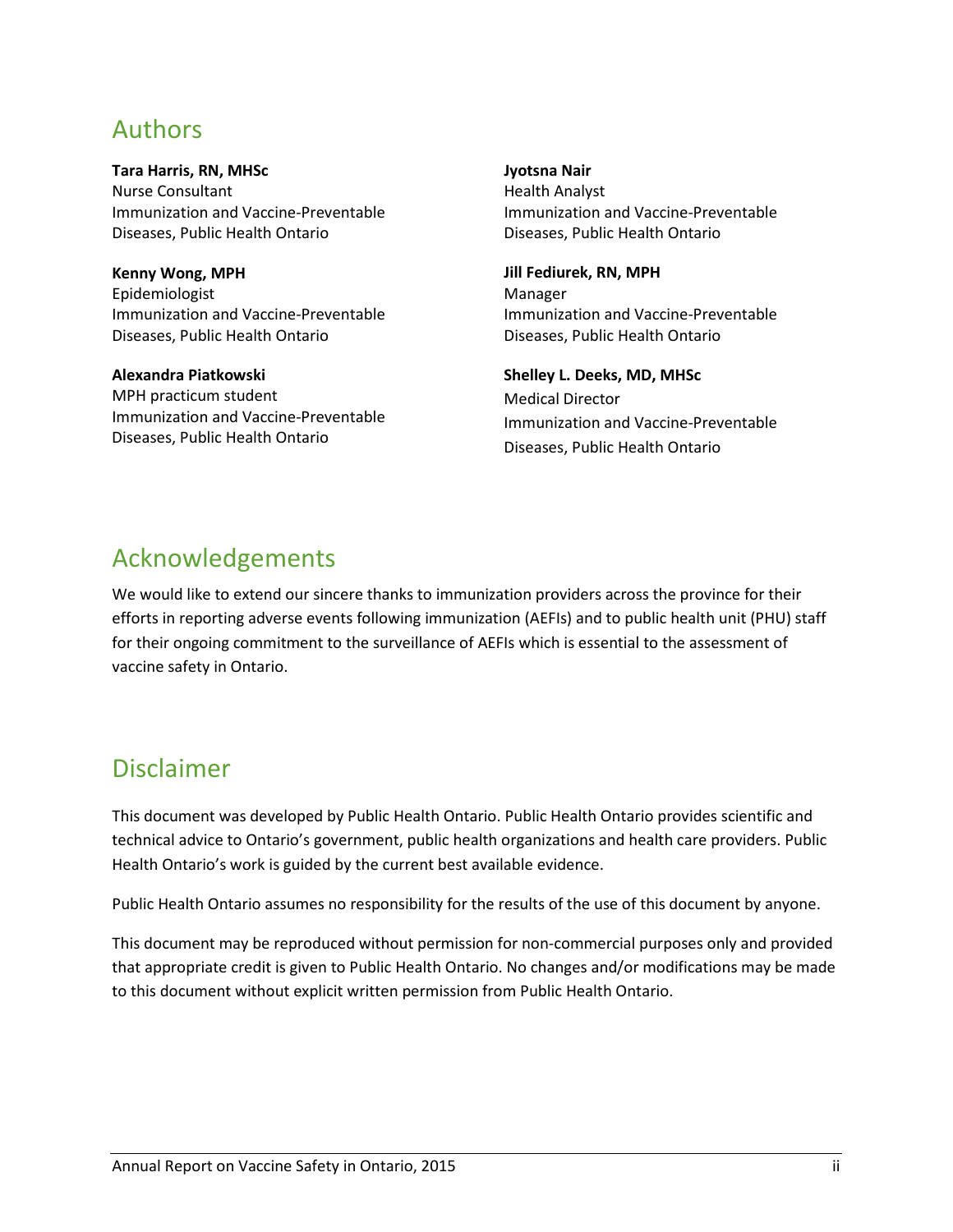### <span id="page-3-0"></span>Contents

| Public health surveillance of adverse events following immunization in Ontario  5                                                                           |
|-------------------------------------------------------------------------------------------------------------------------------------------------------------|
|                                                                                                                                                             |
|                                                                                                                                                             |
|                                                                                                                                                             |
|                                                                                                                                                             |
|                                                                                                                                                             |
|                                                                                                                                                             |
|                                                                                                                                                             |
|                                                                                                                                                             |
|                                                                                                                                                             |
| Appendix 1: Vaccine abbreviations, trade names and iPHIS agent values  11                                                                                   |
| Appendix 2: Adverse event values in iPHIS and corresponding categories for analysis  14                                                                     |
| Appendix 3: Expedited reporting of high priority AEFI to the Canadian Adverse Events<br>Following Immunization Surveillance System (CAEFISS), June 2014  17 |
| Appendix 4: Changes to the publicly funded immunization programs: Ontario, 2010-15 19                                                                       |
|                                                                                                                                                             |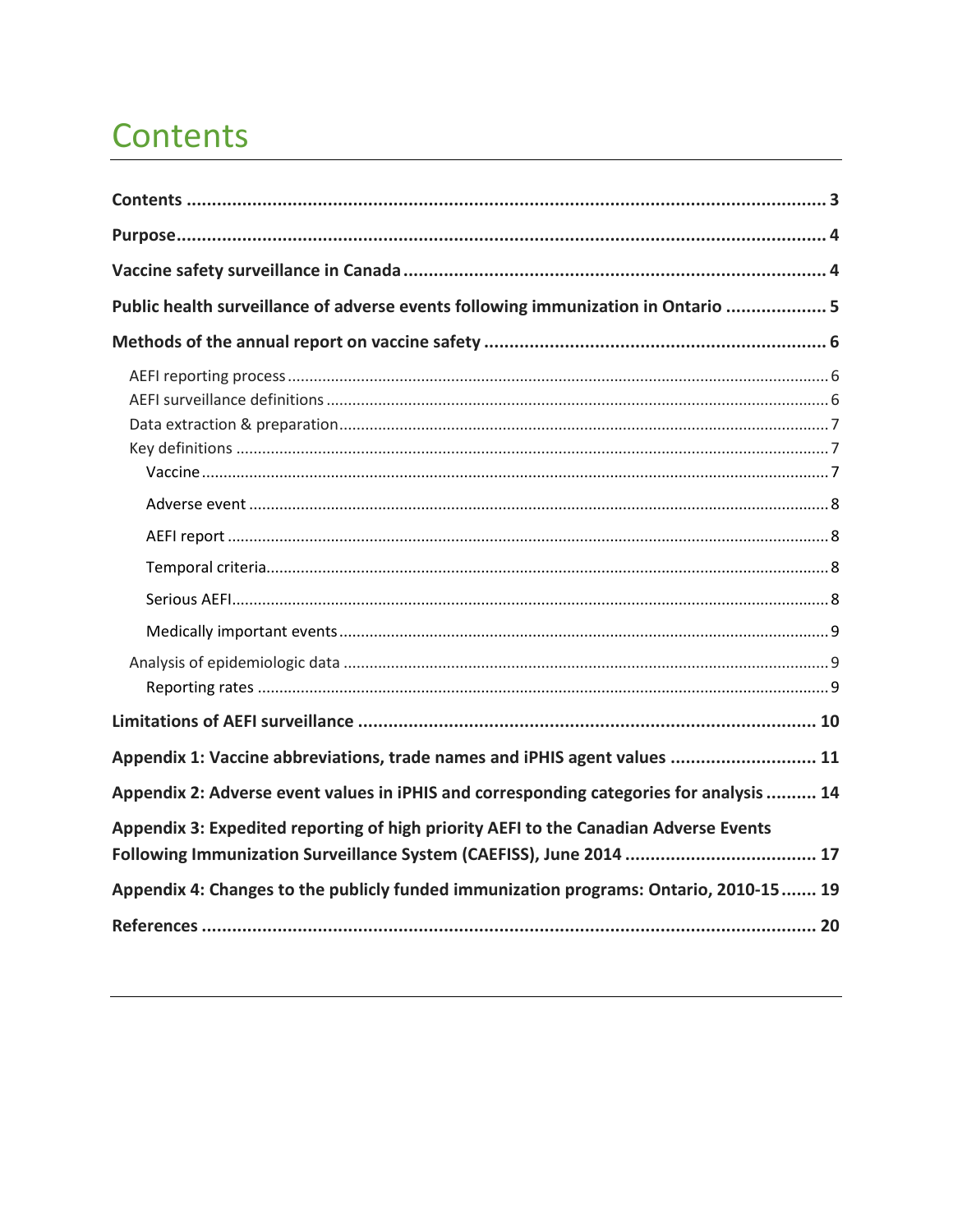### <span id="page-4-0"></span>Purpose

The purpose of this document is to provide standard technical information to support Public Health Ontario's (PHO's) [Annual Report on Vaccine Safety](http://www.publichealthontario.ca/en/BrowseByTopic/InfectiousDiseases/Pages/Vaccine-Safety.aspx%23.V1gTaTUYi70) in Ontario, 2015 and related surveillance products. Technical information includes a brief background on vaccine safety surveillance in Canada, adverse event following immunization (AEFI) surveillance reporting processes in Ontario, and an in-depth explanation of analytic methods used in the report as well as notes on interpretation and limitations of AEFI surveillance data.

### <span id="page-4-1"></span>Vaccine safety surveillance in Canada

In Canada, vaccines are highly regulated and monitored to ensure they are as safe as possible. They are thoroughly reviewed for efficacy and safety prior to being approved for use. Vaccine manufacturers are required to adhere to internationally accepted standards of manufacturing to ensure quality and consistency. In addition, all lots of vaccine are subject to Health Canada's lot release program which specifies standards for the production of each lot that must be met before sale in Canada.<sup>1</sup> The National Advisory Committee on Immunization (NACI) independently reviews the available evidence on safety and efficacy.<sup>2</sup> It also makes recommendations for the use of currently or newly approved vaccines, including identification of groups at risk for vaccine-preventable disease for whom vaccine programs should be targeted.

Following approval of a new vaccine, postmarketing surveillance is initiated to ensure the ongoing monitoring of safety in the context of expansion of the population receiving the vaccine. Individual case reports of AEFIs represent an important source of data because they have the potential to identify previously unrecognized or rare AEFIs or an increase in frequency or severity of known AEFIs which can be further evaluated.

**An AEFI is defined as any untoward medical occurrence that follows immunization and does not necessarily have a causal relationship with the vaccine. The adverse event may be any unfavourable or unintended sign, laboratory finding, symptom, or disease.**<sup>3</sup>

In Canada, post-marketing surveillance is a shared responsibility between Health Canada, the vaccine manufacturers, the Public Health Agency of Canada (PHAC), provinces and territories, as well as local public health authorities. PHAC and Health Canada coordinate post-marketing vaccine safety surveillance nationally while provinces and territories coordinate surveillance of AEFIs occurring within their jurisdiction in collaboration with their local partners. Reports of AEFIs made directly to vaccine manufacturers are sent to Health Canada, while AEFIs reported to provincial/territorial public health authorities are reported to the Canadian Adverse Event Following Immunization Surveillance System (CAEFISS), maintained by PHAC. AEFI reports received by vaccine manufacturers may also be voluntarily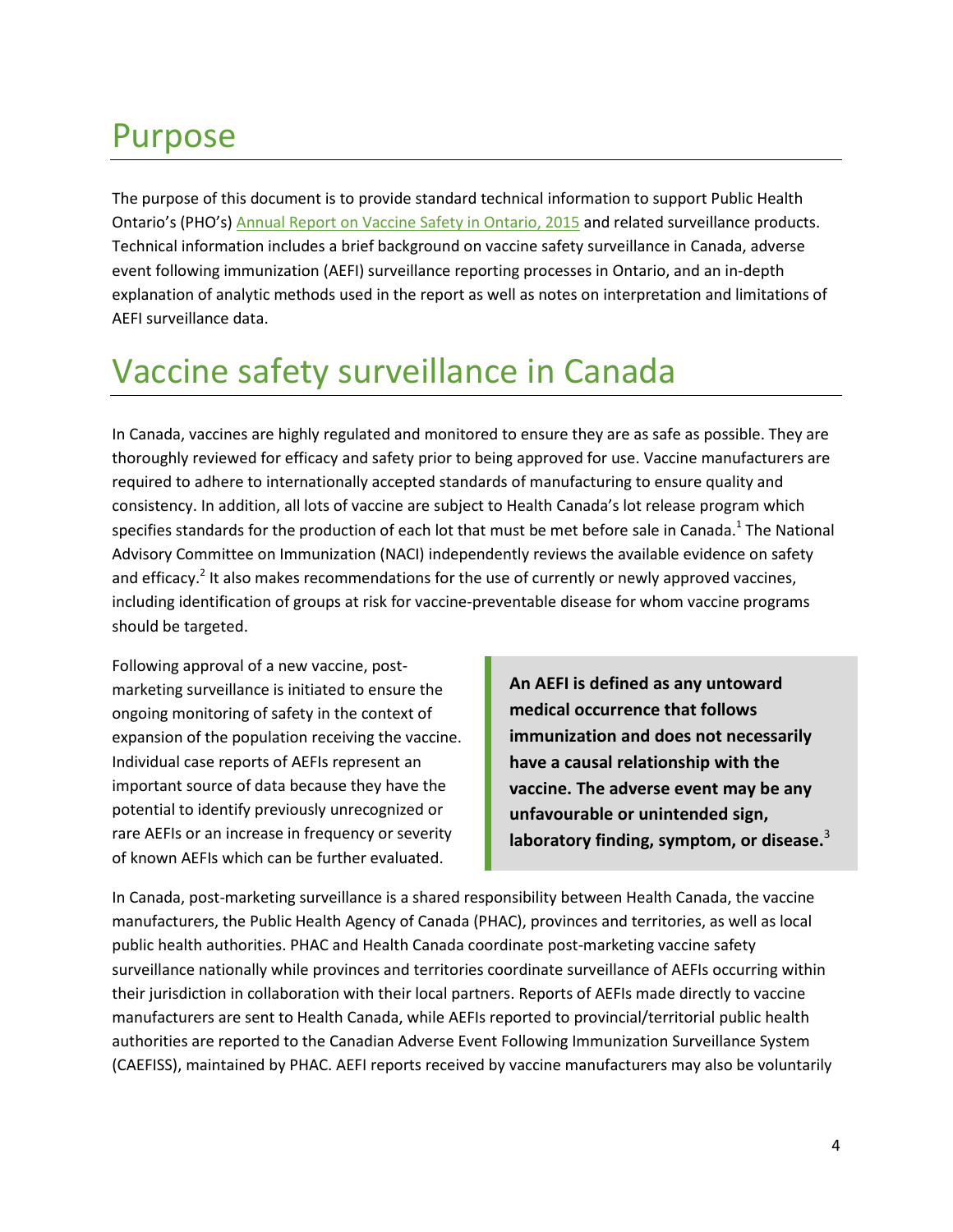reported to CAEFISS however any serious reports are also required by law to be reported directly to Health Canada.

### <span id="page-5-0"></span>Public health surveillance of adverse events following immunization in Ontario

The public health aim of surveillance of AEFIs in Ontario is early detection and appropriate and timely response to real or perceived vaccine safety issues, to lessen any impact on the health of individuals and immunization programs. In addition, AEFI surveillance provides important information to support and inform immunization program planning and evaluation.

Ontario's specific AEFI surveillance objectives are to:

- Identify and investigate serious or unexpected occurrences of AEFIs, particularly for new vaccines
- Detect and investigate safety signals (e.g., lot-specific problems)
- Estimate provincial rates of reported AEFIs overall and by vaccine
- Report to stakeholders on the safety of publicly funded vaccines in Ontario
- Maintain public confidence in vaccine programs

In recent years, several initiatives have been implemented to support Ontario's AEFI surveillance objectives, including: revised provincial case definitions for AEFIs, enhanced surveillance guidelines and forms, improved training and resources for PHUs and information for health care providers. In 2013, PHO initiated th[e Annual Report on Vaccine Safety,](http://www.publichealthontario.ca/en/BrowseByTopic/InfectiousDiseases/Pages/Vaccine-Safety.aspx%23.V1gTaTUYi70) an annual comprehensive assessment of AEFIs reported following vaccines administered in Ontario in the preceding year. The goals of this report are to facilitate ongoing assessment of vaccine safety in the province and provide relevant, transparent and timely information about vaccine safety to support health care professionals, reassure the public that vaccines are continuously monitored for safety, and build confidence in immunization.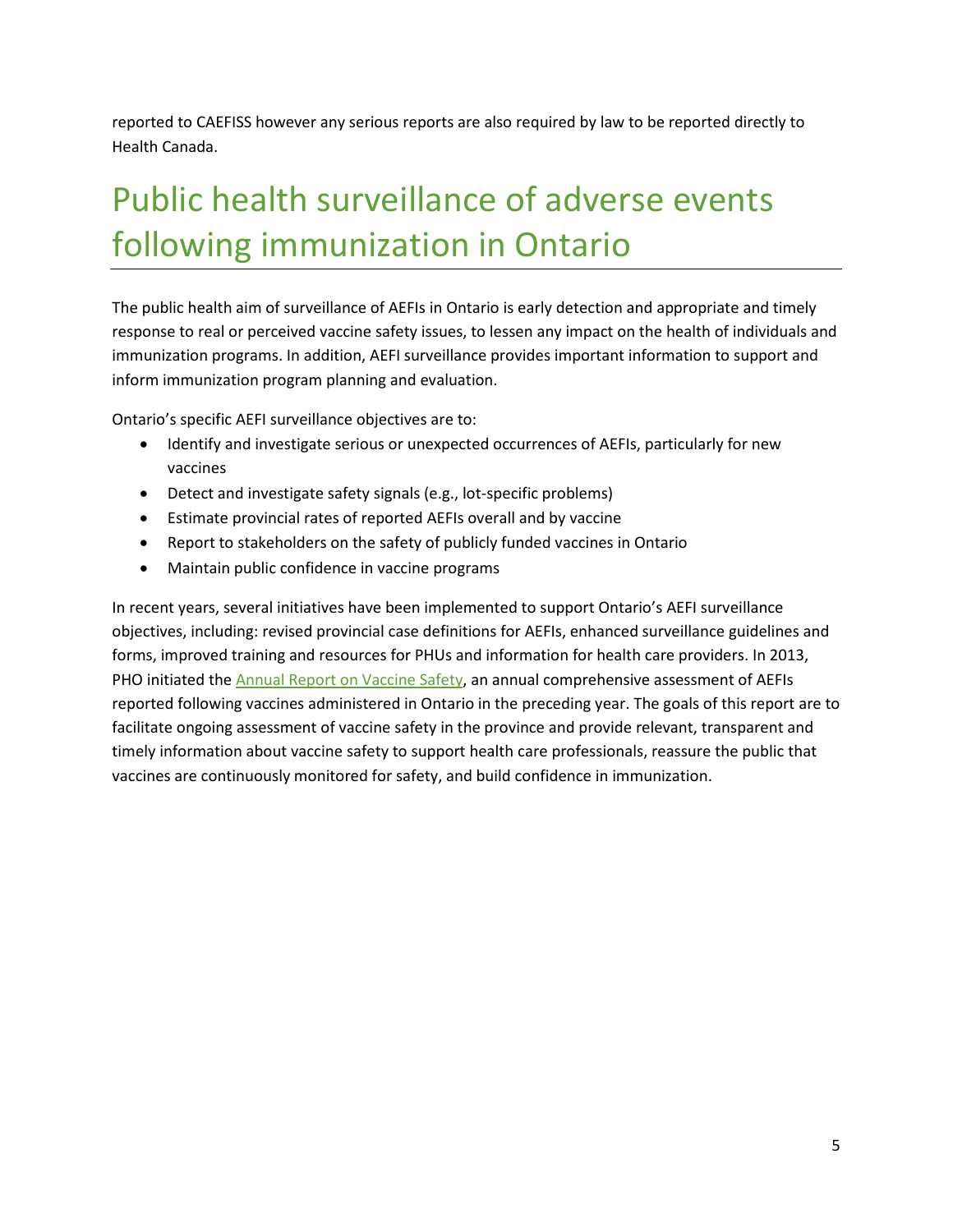# <span id="page-6-0"></span>Methods of the annual report on vaccine safety

### <span id="page-6-1"></span>AEFI reporting process

In Ontario, initial reports of AEFIs are directed to local PHUs either by telephone or by faxing or mailing the [Ontario AEFI reporting form.](http://www.publichealthontario.ca/en/eRepository/Report_Adverse_Event_Following_Immunization_Form_fillable_2013.pdf) Reports originate from health care providers, vaccine recipients or their caregivers. The *Health Protection and Promotion Act (HPPA)* mandates reporting of AEFIs by specified healthcare providers (i.e., registered nurses, pharmacists and physicians).<sup>4</sup> Reports are also received via PHUs fro[m IMPACT \(Immunization Monitoring Program ACTive\)](http://www.cps.ca/impact) which is a paediatric hospital-based active surveillance network of selected vaccine preventable diseases and AEFI in Canada. The two Ontario sites are in Toronto (Hospital for Sick Children) and Ottawa (Children's Hospital of Eastern Ontario).

AEFI reports received by PHUs, are investigated, assessed, and documented according to provincial surveillance guidelines, as required by the Ontario Public Health Standards (OPHS).<sup>5</sup> PHUs also provide support and advice to vaccine recipients or their parents and health care providers in the community. This may include recommendations with respect to additional follow-up and receipt of further doses of vaccine to vaccine recipients who experience an AEFI.

AEFI reports are entered by PHUs into the integrated Public Health Information System (iPHIS), the electronic reporting system for reportable diseases and adverse events in Ontario. AEFI reports are required to be reported in iPHIS within five business days of receipt of initial notification to a PHU.<sup>6,7</sup> The minimum data elements for each AEFI report are specified in the iPHIS AEFI User Guide (2015) and [R.R.O. 1990, Reg. 569: REPORTS](https://www.ontario.ca/laws/regulation/900569) under the [Health Protection and Promotion Act, R.S.O. 1990, c. H.7.](https://www.ontario.ca/laws/statute/90h07)

PHO conducts provincial surveillance of AEFIs and provides advice and support to local PHUs in the investigation and management of AEFI reports. This role was transferred from the Ministry of Health & Long-Term Care (MOHLTC) on January 1, 2012. The MOHLTC continues to be responsible for public health legislation and standards, which enable the reporting and collection of information required for provincial surveillance. PHO transmits AEFI data to PHAC on a monthly basis for inclusion in CAEFISS, a national database containing AEFIs reported from all provinces and territories in Canada.

### <span id="page-6-2"></span>AEFI surveillance definitions

Provincial AEFI surveillance definitions are described i[n Appendix B \(Adverse Events following](http://www.health.gov.on.ca/en/pro/programs/publichealth/oph_standards/docs/aefi_cd.pdf)  [Immunization\)](http://www.health.gov.on.ca/en/pro/programs/publichealth/oph_standards/docs/aefi_cd.pdf) of the Ontario Public Health Standards, Infectious Diseases Protocol, 2016.<sup>8</sup> According to Section 3.0 (Case Classification) of this document, AEFI reports are to be classified and entered in iPHIS as "confirmed" or "does not meet definition (DNM)" according to the following definitions.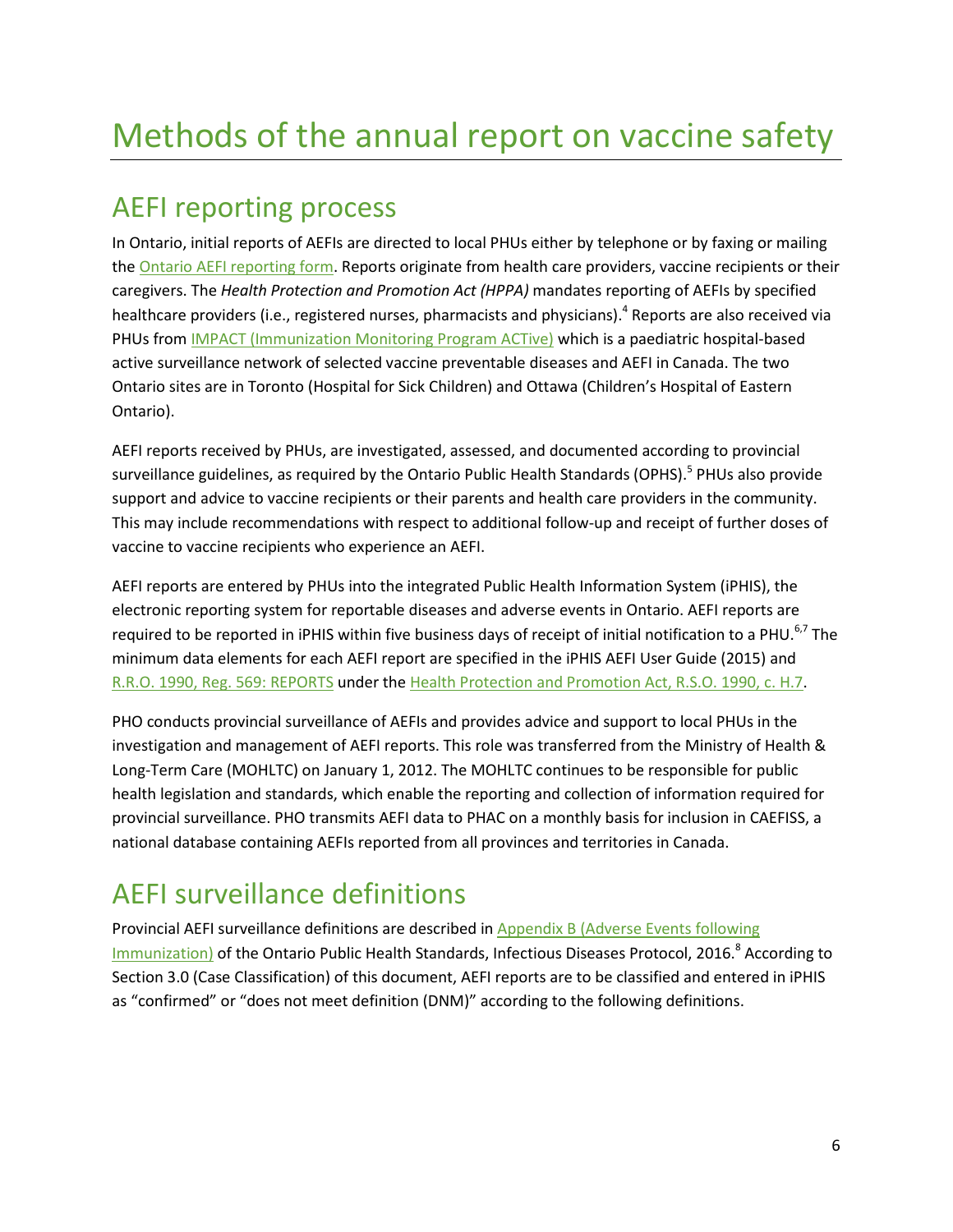#### **Confirmed**

Any reported event in a vaccine recipient which follows immunization which cannot be clearly attributed to other causes. A causal relationship with the administration of the vaccine does not need to be proven.

#### **Does not meet definition (DNM)**

Any reported event in a vaccine recipient which follows immunization which has been clearly attributed to other causes.

Section 5.0 (Clinical Evidence) includes additional definitions to guide further classification of AEFI reports by event-type. Each adverse event definition includes specific criteria which define each type of event as well as temporal criteria for reporting.

### <span id="page-7-0"></span>Data extraction & preparation

In preparation for the report, PHO leads a data clean-up initiative in the spring of each year in collaboration with PHUs. PHO provides instructions to PHUs to execute pre-defined reports in Cognos that extract all cases in a given PHU with specific data quality issues. PHUs then review and update these cases according to the instructions provided. PHO provides support to PHUs as needed and actively follows-up throughout the data cleaning process to address any outstanding data issues.

PHO extracts the data for the annual report from iPHIS on or around May 1 each year. The data extract includes all reports of AEFIs with a vaccine administration date between January 1 and December 31 of the preceding year. In addition, all AEFI reports following vaccines administered in the preceding years starting in 2012 are extracted at the same time for an updated assessment of temporal trends. Some limited comparison for overall trends is also made to counts of AEFIs reported in 2011 however these data are excluded from more in-depth analyses due to data quality issues. Historical trend data may change slightly from year-to-year due to late reporting and data entry of adverse events occurring from previous years.

All AEFIs reported following active immunizing agents are included in the analysis. Excluded are reports of adverse events entered in iPHIS but not within the scope of provincial AEFI surveillance, including: reports associated with diagnostic agents (e.g., tuberculin skin test) or passive immunizing agents (e.g., immune globulin) only (i.e., when no active immunizing agents were administered at the same time).<sup>8</sup>

### <span id="page-7-1"></span>Key definitions

#### <span id="page-7-2"></span>Vaccine

The term "vaccine" refers to a generic active immunizing agent and includes one or more vaccine products (e.g., "influenza vaccine" refers to all influenza vaccine products). Standard acronyms for vaccines are used in the report (e.g., MMR for measles, mumps, and rubella vaccine). A complete list of these acronyms and corresponding products and trade names can be found in [Appendix 1.](#page-11-0)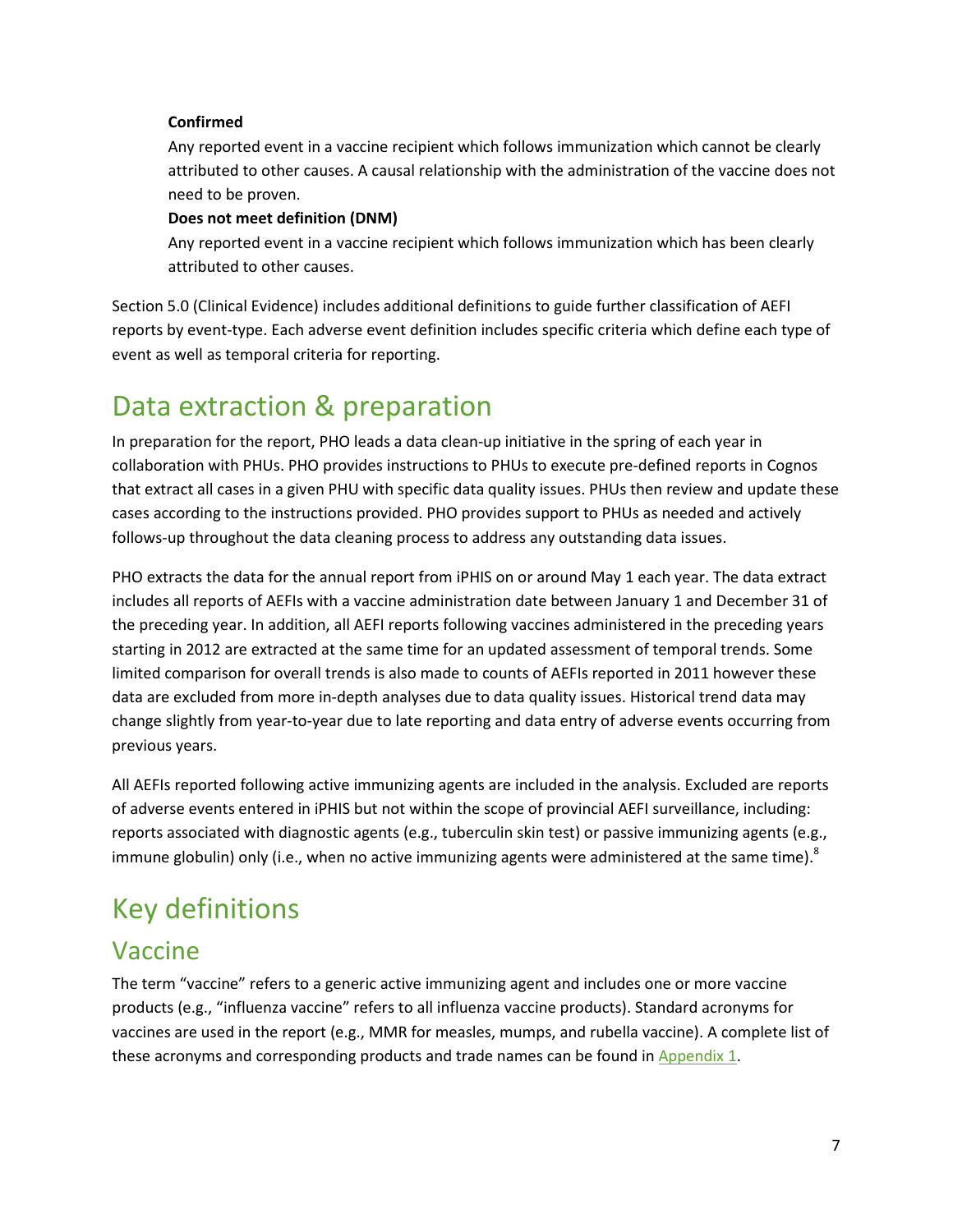#### <span id="page-8-0"></span>Adverse event

In the context of provincial surveillance reporting an adverse event refers to an event which is temporally associated with receipt of vaccine and meets the corresponding event-specific provincial surveillance criteria. These criteria can be found i[n Appendix B \(Adverse Events following Immunization\)](http://www.health.gov.on.ca/en/pro/programs/publichealth/oph_standards/docs/aefi_cd.pdf) of the OPHS, Infectious Diseases Protocol, 2016 and include clinical and temporal components.<sup>8</sup> In the report, adverse events are presented both individually and according to event categories. See Appendix [2](#page-14-0) for a complete description of all specific adverse events under provincial surveillance and corresponding categories and adverse event values available in iPHIS. Of note, both the event criteria and adverse event values in iPHIS were updated on January 1, 2013. [Appendix 2](#page-14-0) includes mapping of these values before and after this change was implemented.

#### <span id="page-8-1"></span>AEFI report

An AEFI report refers to a report received by the PHU which pertains to one individual vaccine recipient who experiences one or more adverse events that are temporally associated (i.e., the event occurs *after* administration of the vaccine) with receipt of one or more vaccines administered at the same time (i.e., during the same day). One individual may have multiple AEFI reports if they experience adverse events following multiple doses in a series or different vaccines administered at different points in time.

### <span id="page-8-2"></span>Temporal criteria

Temporal criteria are estimated timelines between vaccination and onset of symptoms. Specific adverse events are described in [Appendix B \(Adverse Events following Immunization\)](http://www.health.gov.on.ca/en/pro/programs/publichealth/oph_standards/docs/aefi_cd.pdf) of the OPHS, Infectious Diseases Protocol, 2016.<sup>8</sup> Events described in the report are assumed to fall within their temporal criteria however some adverse events may be reported which have occurred outside of these timelines but were assessed to be clinically significant.

### <span id="page-8-3"></span>Serious AEFI

Serious AEFIs are defined as an AEFI that results in death, is life-threatening, requires in-patient hospitalization or prolongation of existing hospitalization, results in persistent or significant disability/incapacity, or in a congenital anomaly/birth defect. This definition is based upon International Conference on Harmonisation (ICH) E2A and E2D guidelines.<sup>9,10</sup> It is adapted by PHAC for public health surveillance of AEFIs across Canada and is described in "Expedited Reporting of High Priority AEFI to the Canadian Adverse Events Following Immunization Surveillance System (CAEFISS), July 2014" (see [Appendix 3\)](#page-17-0).

Of note, persistent or significant disability/incapacity, or congenital anomaly/birth defect are not systematically captured in iPHIS due to the relatively brief follow-up period of AEFIs reported in Ontario. As a result, AEFIs in Ontario that meet the serious definition are typically either hospitalized or resulted in death.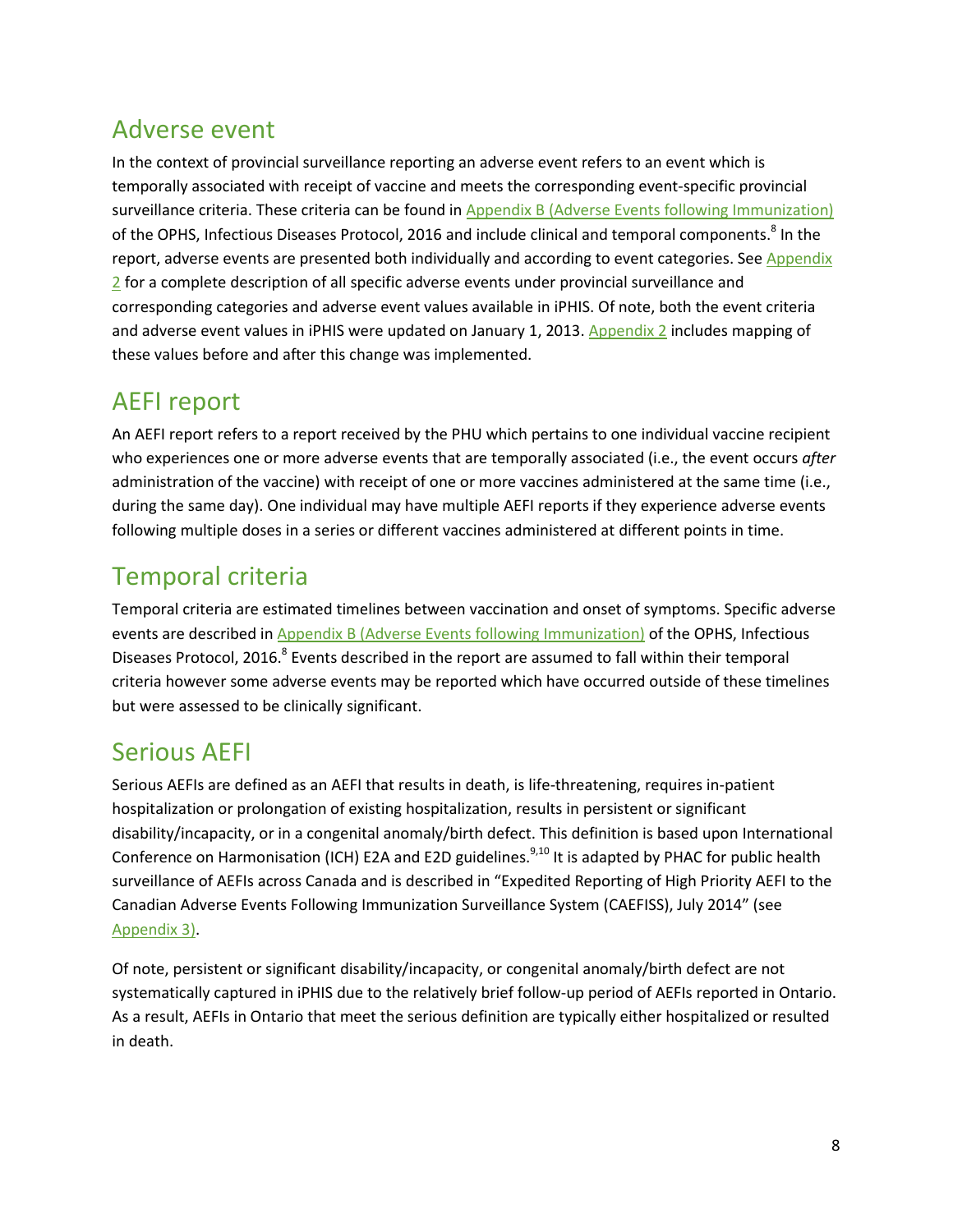#### <span id="page-9-0"></span>Medically important events

Some selected adverse events are defined as "medically important" (may also be known as "adverse events of special importance") regardless of whether they meet the serious AEFI definition. These types of events may jeopardize the patient or may require intervention to prevent an outcome described in the serious definition (e.g., hospitalization) and may be defined after applying medical and scientific judgement.<sup>3</sup> In Ontario, these events include the following: events managed as anaphylaxis, encephalitis/encephalopathy, acute disseminated encephalomyelitis (ADEM), myelitis, meningitis, Guillain-Barré syndrome (GBS), intussusception and thrombocytopenia.

Medically important events which do not otherwise meet the serious definition are described separately in the report. Those that also meet the serious definition are described in the section on serious AEFIs. Events managed as anaphylaxis, regardless of whether they meet the serious definition, are further assessed using the Brighton Collaboration case definition and diagnostic levels of certainty for anaphylaxis. All medically important events and serious AEFIs are reviewed individually to provide detailed assessment and descriptions.

### <span id="page-9-1"></span>Analysis of epidemiologic data

Descriptive analysis of AEFIs is limited to reports with a case classification of "confirmed" in iPHIS. Proportions are based on reports with completed data in iPHIS, therefore the denominator varies by variable. Temporal trends are assessed by year of vaccine administration. Age categories for analysis are based on key age milestones within the provincial immunization schedule (<1 year, 1-3 years, 4-10 years, 11-17 years, 18-64 years, 65+ years). The AEFI reporting source is the source of the initial AEFI report to the PHU and not necessarily the only source of information in the AEFI investigation. Reporting source categories presented were mutually exclusive (i.e., physicians are a separate category from 'other health professionals' which includes nurses and pharmacists).

All analyses are performed using SAS version 9.3 and Microsoft Excel 2010. Trends in reporting rates over the entire study period were assessed using Poisson regression and p-values less than 0.05 were considered statistically significant. The Annual Report on Vaccine Safety in Ontario, 2015 has been assessed to be outside the scope of evidence generating initiatives requiring review by the PHO Ethics Review Board.

#### <span id="page-9-2"></span>Reporting rates

Reporting rates for AEFIs are calculated using both doses distributed and population-based denominators. Overall reporting rates (all vaccines combined) by demographic groups (e.g., age, sex and geography) are calculated using population-based denominators in the absence of information about doses administered within these groups. Population-based denominators are derived from Ontario population estimates and projections.<sup>11,12</sup> Net doses distributed is used for vaccine-specific reporting rates for publicly funded universal vaccines as a proxy for doses administered. Net doses distributed are estimated using vaccine distribution data from Panorama which is the provincial information system for vaccine supply management. These estimates are adjusted for wasted or reusable vaccine returned to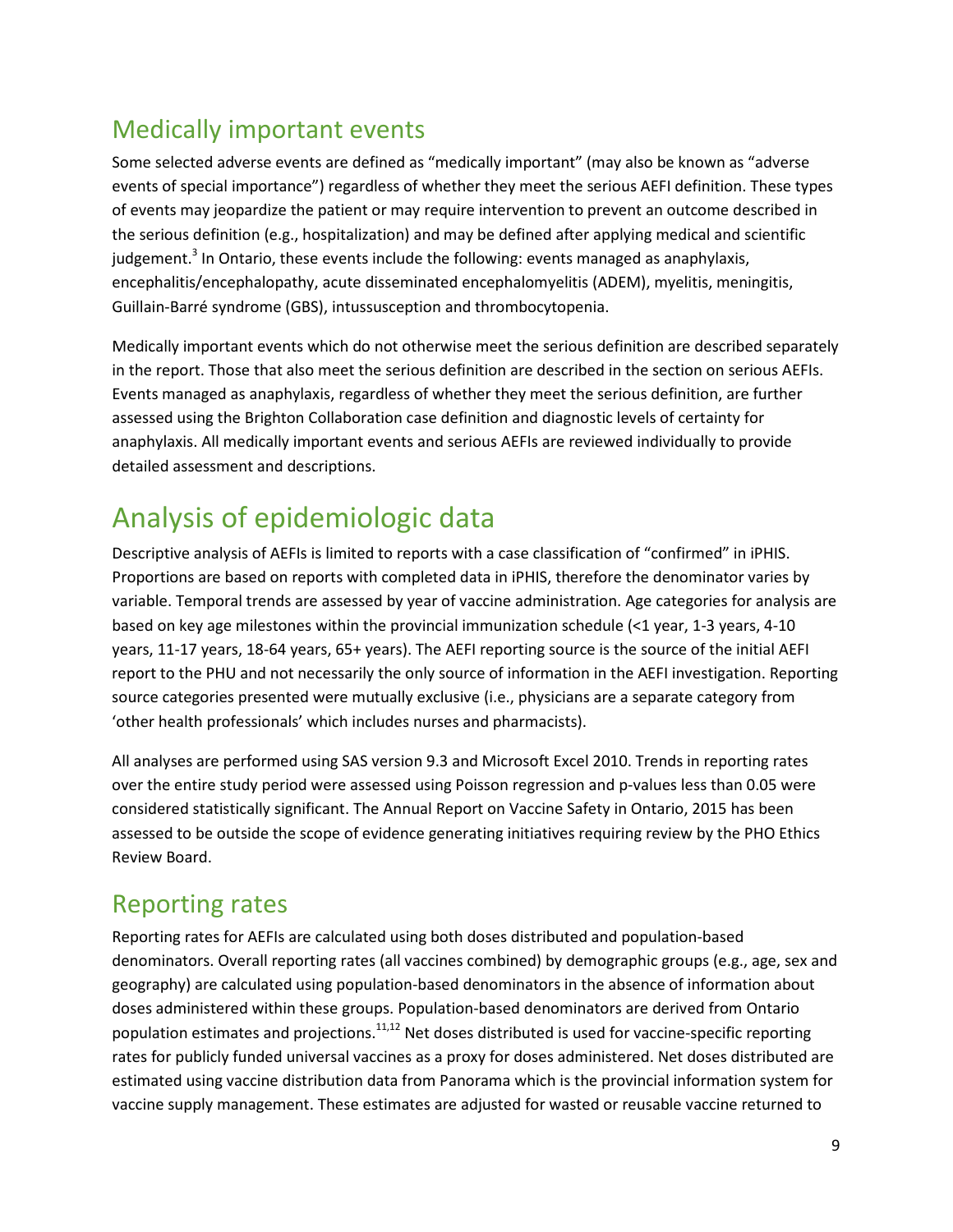the Ontario Government Pharmaceutical and Medical Supply Service (OGPMSS). Vaccine specific reporting rates for travel and high risk vaccines are not calculated due to unknown vaccine distribution within the private market. Reporting rates by provider type are estimated using a combined reporting rate for specific vaccines and age categories which are primarily delivered by one provider-type (e.g., primary care providers – infant/toddler vaccines, PHUs – school-based vaccines). Reporting rate ratios are calculated for comparison of reporting rates by sex within specific age groups and are presented as a ratio of the female reporting rate to the male reporting rate.

### <span id="page-10-0"></span>Limitations of AEFI surveillance

General limitations of AEFI surveillance data presented in the Annual Report on Vaccine Safety are similar to other passive AEFI surveillance systems. These include inconsistent quality and completeness of AEFI reports, and reporting bias including under-reporting, particularly for mild or common reportable events, as well as stimulated (elevated) reporting which can occur in response to media coverage and subsequently increased public awareness.<sup>13</sup> Additionally, the provincial AEFI surveillance system does not include an unimmunized group for comparison, therefore determining whether immunization is associated with an increased risk of a specific adverse event is not possible; further study would be required.

A further limitation of the analysis of AEFI surveillance data in Ontario is the lack of a population-based provincial immunization registry to estimate the number of individuals who were immunized or doses which were administered to individuals. This would enable estimation of AEFI incidence rates by vaccine or event type. In lieu of this, AEFI reporting rates are estimated using either the entire population irrespective of immunization status or doses distributed as the denominator. Doses distributed are widely used in analyses of passive AEFI surveillance systems $^{13,14}$  and can be a reasonable proxy for doses administered for established programs with known vaccine wastage. When the amount of wastage is unknown and underestimated, this can result in underestimates of reporting rates. Additionally, in the context of new or discontinued vaccines/programs, the AEFI reporting rate using doses distributed as the denominator can be temporarily rendered invalid due to fluctuations in vaccine distribution caused by stockpiling or large returns of unused/expired doses.

There have been substantial changes to AEFI surveillance in the province since 2012, including revised case definitions and updates to the iPHIS application on January 1, 2013. While these changes have resulted in improvements to iPHIS data quality, they do impact comparability of AEFI surveillance data and analyses of trends over time. Therefore, in-depth trend analysis is limited to AEFIs following vaccines administered on or after January 1, 2012 and comparison of case counts only before 2012. Finally, trends in reported AEFIs can be influenced by changes to the publicly funded program. See [Appendix 4](#page-19-0) for details of program changes in recent years that may impact AEFI surveillance data presented in the report.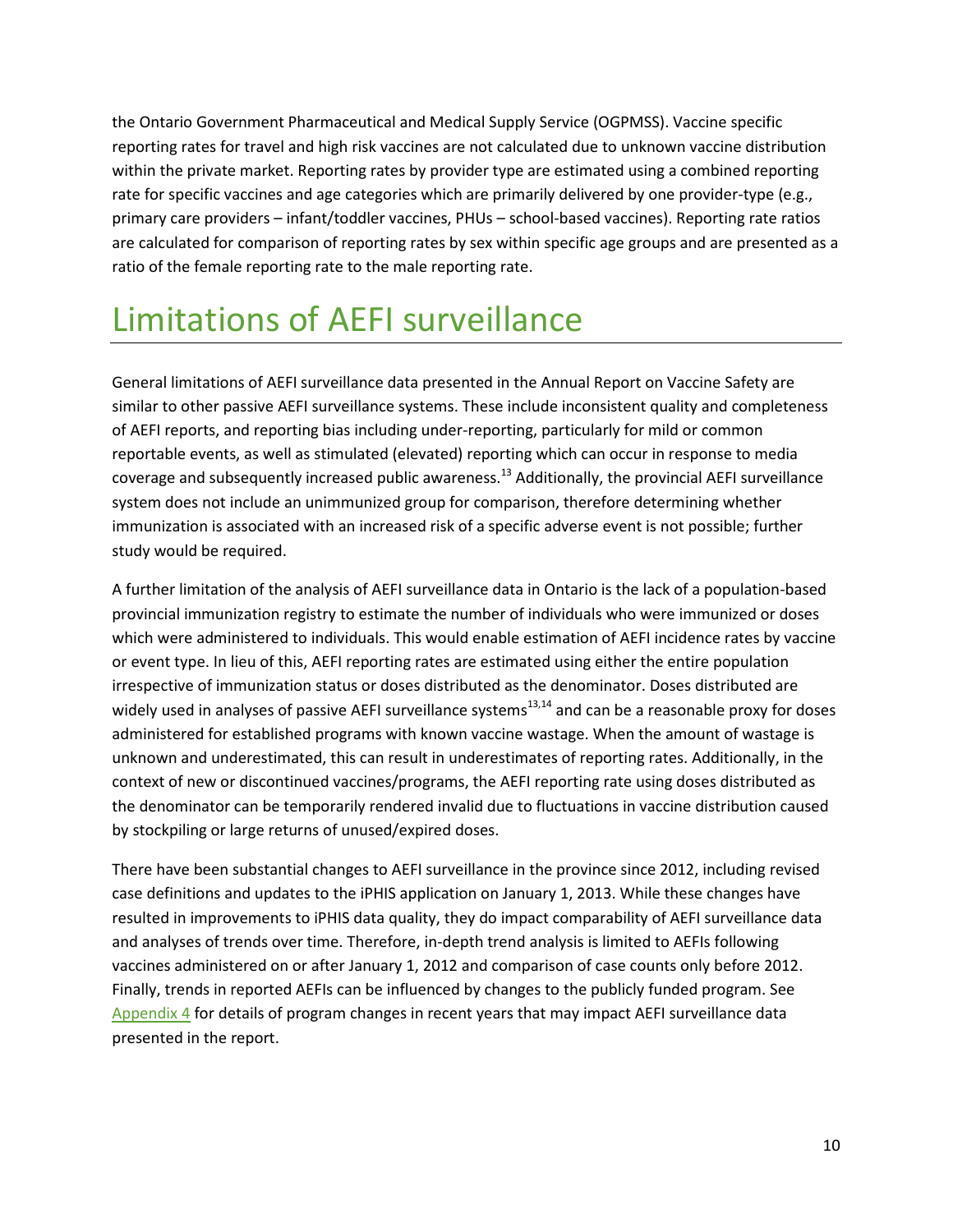# <span id="page-11-0"></span>Appendix 1: Vaccine abbreviations, trade names and iPHIS agent values

| <b>Vaccine abbreviations</b> | "Agent" values in iPHIS<br>(as of April 1, 2013)                                                                    | Product/trade name                                                                                                                                                                         |
|------------------------------|---------------------------------------------------------------------------------------------------------------------|--------------------------------------------------------------------------------------------------------------------------------------------------------------------------------------------|
| <b>BCG</b>                   | <b>BCG - Bacillus Calmette Guerin</b>                                                                               | <b>BCG</b> vaccine                                                                                                                                                                         |
| Chol-Ecol-O                  | Chol-Ecol-O - Cholera - E.Coli (Oral)                                                                               | Dukoral™                                                                                                                                                                                   |
| DTaP-IPV                     | DTap-IPV - Diphtheria, Tetanus, Acellular<br>Pertussis, Polio                                                       | Infanrix <sup>™</sup> IPV, Quadracel                                                                                                                                                       |
| DTaP-IPV-Hib                 | DTap-IPV-Hib - Diphtheria, Tetanus, Acellular<br>Pertussis, Inactivated Poliomyelitis,<br>Haemophilus B (Pediatric) | Pediacel®, Infanrix <sup>™</sup> - IPV/Hib,<br>Pentacel <sup>®</sup>                                                                                                                       |
| HA                           | HA - Hepatitis A (Adult), Ha - Hepatitis A<br>(Pediatric)                                                           | Avaxim®, Avaxim® - Pediatric,<br>Havrix®, Havrix® Junior, Vaqta®                                                                                                                           |
| <b>HAHB</b>                  | HAHB - Hepatitis A And B                                                                                            | Twinrix®, Twinrix® Junior                                                                                                                                                                  |
| HA-Typh-I                    | HA-Typh-I - Hepatitis A and Typhoid<br>(Injection)                                                                  | ViVaxim™                                                                                                                                                                                   |
| HB                           | HB - Hepatitis B                                                                                                    | Engerix®-B, Engerix®-B<br>(Pediatric), Recombivax HB®,<br>Recombivax HB® (Dialysis)                                                                                                        |
| Hib                          | Hib - Haemophilus influenza type b                                                                                  | Hiberix <sup>®</sup>                                                                                                                                                                       |
| HPV2                         | HPV2 - Human Papilloma Virus                                                                                        | Cervarix <sup>®</sup>                                                                                                                                                                      |
| HPV4                         | HPV4 - Human Papilloma Virus                                                                                        | Gardasil®                                                                                                                                                                                  |
| HPV9                         | HPV9 - Human Papilloma Virus                                                                                        | Gardasil <sup>®</sup> 9                                                                                                                                                                    |
| Inf                          | Inf - Influenza                                                                                                     | Agriflu®, Influvac®, Flumist®,<br>Flumist <sup>®</sup> Quadrivalent, Fluad <sup>®</sup> ,<br>Fluad®Pediatric, Flulaval Tetra,<br>Fluviral®, Fluzone®, Fluzone®<br>Quadrivalent, Vaxigrip®, |
| <b>IPV</b>                   | IPV - Inactivated Poliomyelitis (Vero Cell)                                                                         | Imovax <sup>®</sup> Polio                                                                                                                                                                  |
| JE                           | JE - Japanese Encephalitis                                                                                          | JE-VAX <sup>®</sup>                                                                                                                                                                        |
| Men-B                        | Men-B                                                                                                               | <b>Bexsero®</b>                                                                                                                                                                            |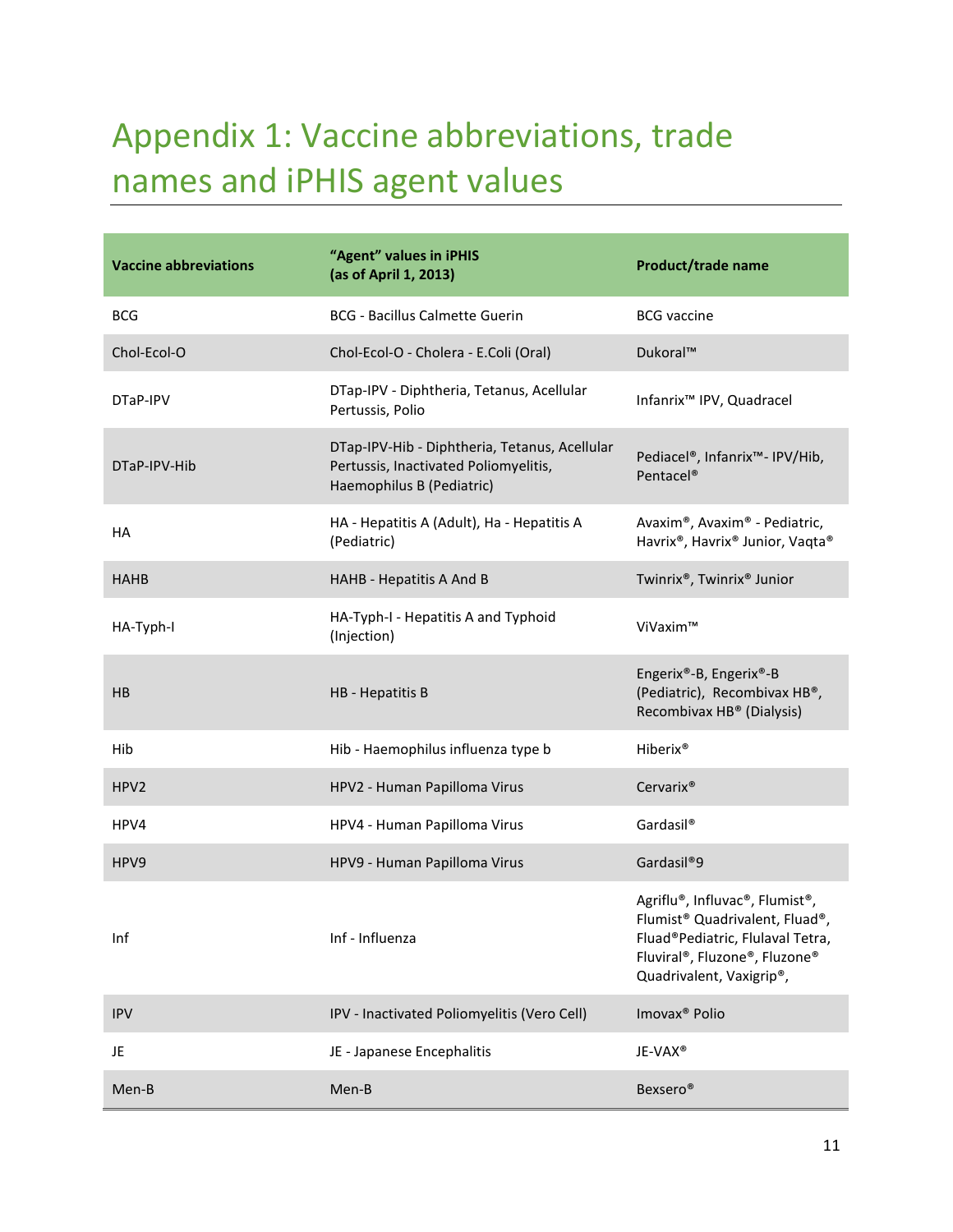| <b>Vaccine abbreviations</b> | "Agent" values in iPHIS<br>(as of April 1, 2013)                   | Product/trade name                                 |
|------------------------------|--------------------------------------------------------------------|----------------------------------------------------|
| Men-C-ACWY                   | Men-C-ACWY - Meningococcal - Conjugate<br><b>ACWY</b>              | Menactra®, Menveo®,<br>Nimenrix <sup>®</sup>       |
| Men-C-C                      | Men-C-C - Meningococcal - Conjugate C                              | NeisVac-C®, Menjugate®,<br>Meningitec <sup>®</sup> |
| Men-P-ACWY                   | Men-P-ACWY - Meningococcal -<br>Polysaccharide ACWY                | Menomune <sup>®</sup>                              |
| <b>MMR</b>                   | MMR - Measles, Mumps, Rubella                                      | MMRII®, Priorix                                    |
| <b>MMRV</b>                  | MMRV - Measles, Mumps, Rubella, Varicella                          | Priorix-Tetra™, ProQuad™                           |
| Pneu-C-7                     | Pneu-C-7 - Pneumococcal Conjugate 7 Valent                         | Prevnar <sup>®</sup>                               |
| Pneu-C-10                    | Pneu-C-10 - Pneumococcal Conjugate 10<br>Valent                    | Synflorix®                                         |
| Pneu-C-13                    | Pneu-C-13 - Pneumococcal Conjugate 13<br>Valent                    | Prevnar <sup>®</sup> 13                            |
| Pneu-P-23                    | Pneu-P-23 - Pneumococcal - Polysaccharide<br>23 Valent             | Pneumo® 23, Pneumovax® 23                          |
| Rab                          | Rab - Rabies (Purified Chick Embryo Cell)                          | RabAvert <sup>®</sup>                              |
| Rab                          | Rab - Rabies Vaccine Inactivated (Diploid Cell)                    | Imovax <sup>®</sup> Rabies                         |
| Rot-1                        | Rot-1 - Rotavirus                                                  | Rotarix™                                           |
| Rot-5                        | Rot-5 - Rotavirus                                                  | Rota Teq <sup>®</sup>                              |
| Td                           | Td - Diphtheria, Tetanus (Adult)                                   | <b>Td Adsorbed</b>                                 |
| Tdap                         | Tdap - Tetanus, Diphtheria, Acelluar Pertussis                     | Adacel®, Boostrix®                                 |
| Tdap-IPV                     | Tdap-Polio - Tetanus, Diphtheria, Acelluar<br>Pertussis, Polio     | Adacel-Polio®, Boostrix Polio®                     |
| Td-IPV                       | Td-IPV - Tetanus, Diphtheria, Inactivated<br>Poliomyelitis (Adult) | Td Polio Adsorbed                                  |
| Typh-I                       | Typh-I - Typhoid (Injection)                                       | Typherix®, Typhim Vi®, Vivotif®                    |
| Typh-O                       | Typh-O - Typhoid (Oral)                                            | Vivotif® L                                         |
| Var                          | Var - Varicella                                                    | Varivax®, Varilrix®, Varivax III®                  |
| YF                           | YF - Yellow Fever                                                  | YF-VAX <sup>®</sup>                                |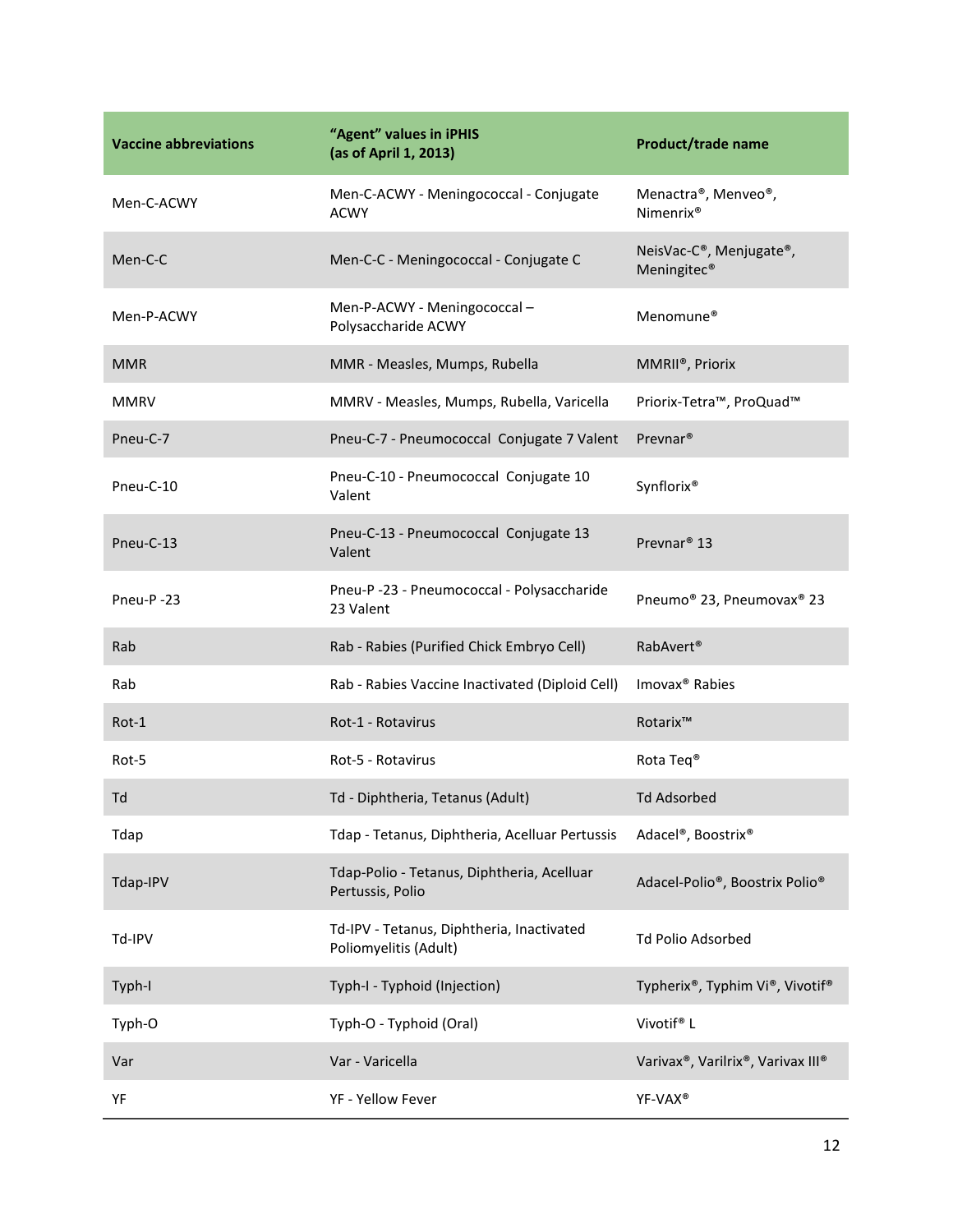| Vaccine abbreviations | "Agent" values in iPHIS<br>(as of April 1, 2013) | <b>Product/trade name</b> |
|-----------------------|--------------------------------------------------|---------------------------|
| Zos                   | Zos - Zostavax                                   | Zostavax®, Zostavax® II   |
|                       |                                                  |                           |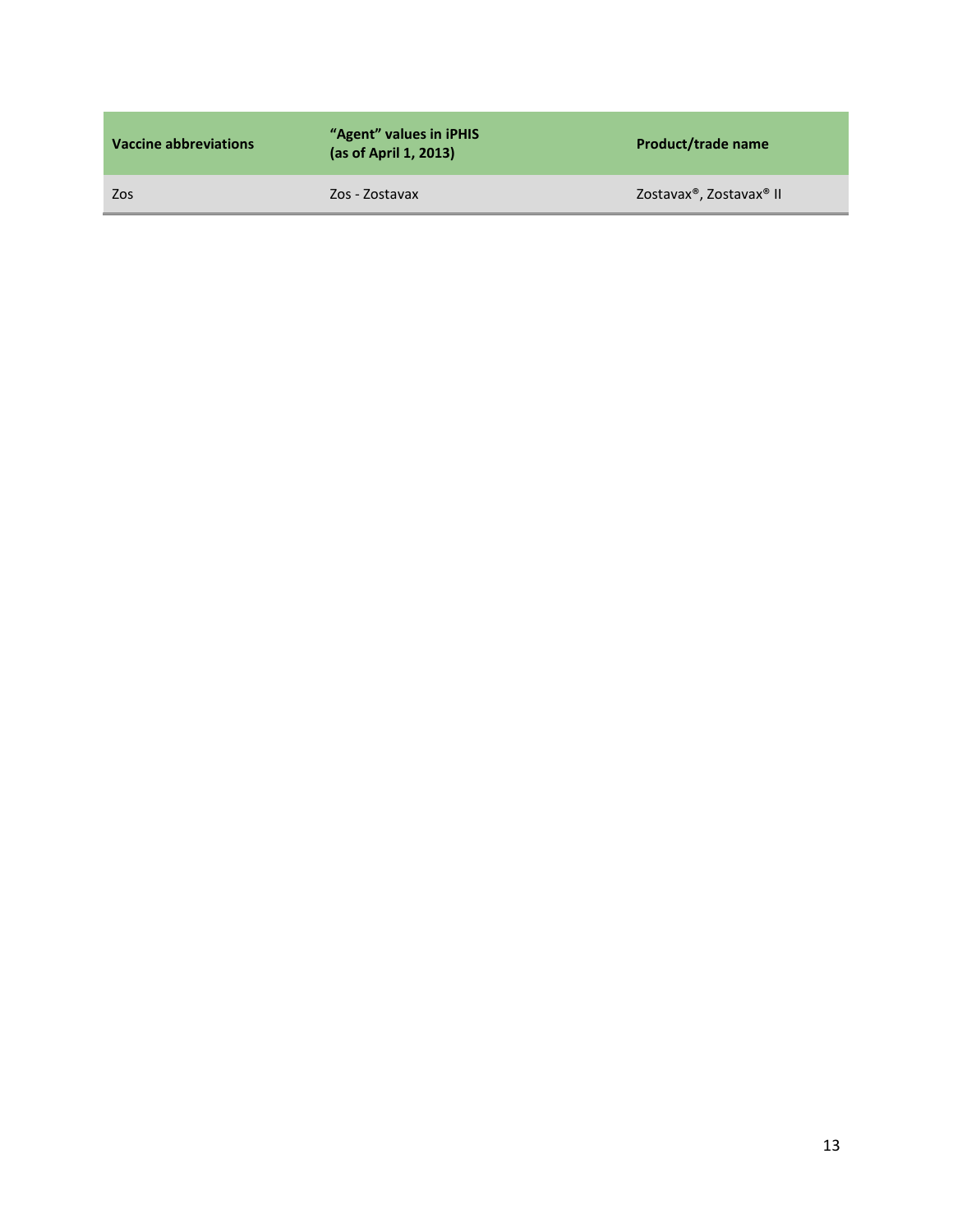# <span id="page-14-0"></span>Appendix 2: Adverse event values in iPHIS and corresponding categories for analysis

The following table maps adverse event reaction(s) values in iPHIS pre- and post-January 1, 2013, and adverse event categories for analysis.

| <b>Adverse</b><br>event<br>category for<br>analysis | <b>Adverse event for</b><br>analysis              | "Adverse event<br>reaction(s)" values<br>available in iPHIS<br>starting<br><b>January 1, 2013</b> | "Adverse event reaction(s)" values available in<br><b>iPHIS</b><br>January 1-December 31, 2012                                                                                                                                                                                                                                                                                |
|-----------------------------------------------------|---------------------------------------------------|---------------------------------------------------------------------------------------------------|-------------------------------------------------------------------------------------------------------------------------------------------------------------------------------------------------------------------------------------------------------------------------------------------------------------------------------------------------------------------------------|
| Neurologic<br>events                                | Acute disseminated<br>encephalomyelitis<br>(ADEM) | Acute disseminated<br>encephalomyelitis<br>(ADEM)                                                 | Acute disseminated encephalomyelitis                                                                                                                                                                                                                                                                                                                                          |
| Systemic<br>events                                  | Adenopathy/<br>lymphadenopathy                    | Adenopathy/<br>lymphadenopathy                                                                    | Lymphadenitis                                                                                                                                                                                                                                                                                                                                                                 |
| Allergic<br>events                                  | Allergic reaction -<br>skin                       | Allergic reaction -<br>skin                                                                       | Allergic reaction - dermatologic/mucosa                                                                                                                                                                                                                                                                                                                                       |
| Allergic<br>events                                  | Allergic reaction -<br>other                      | N/A <sup>1</sup>                                                                                  | Allergic reaction - gastrointestinal<br>Allergic reaction - cardiovascular                                                                                                                                                                                                                                                                                                    |
| Neurologic<br>events                                | Anaesthesia/<br>paraesthesia                      | Anaesthesia/<br>paraesthesia                                                                      | $N/A^2$<br>$N/A^2$                                                                                                                                                                                                                                                                                                                                                            |
| Allergic<br>events                                  | Event managed as<br>anaphylaxis                   | Event managed as<br>anaphylaxis                                                                   | Anaphylaxis - cardiovascular<br>Anaphylaxis - dermatologic/mucosal<br>Anaphylaxis - gastrointestinal<br>Anaphylaxis - respiratory                                                                                                                                                                                                                                             |
| Systemic<br>events                                  | Arthritis/arthralgia                              | Arthritis/arthralgia                                                                              | Arthritis - joint redness<br>Arthritis - joint swelling<br>Arthritis - sensation of warmth over joint                                                                                                                                                                                                                                                                         |
| Neurologic<br>events                                | Bell's palsy                                      | Bell's palsy                                                                                      | Bell's palsy                                                                                                                                                                                                                                                                                                                                                                  |
| Injection<br>site<br>reactions                      | <b>Cellulitis</b>                                 | Cellulitis                                                                                        | Cellulitis                                                                                                                                                                                                                                                                                                                                                                    |
| Neurologic<br>events                                | Convulsions/seizure                               | Convulsions/seizure                                                                               | Seizure - associated with fever<br>Seizure - history of afebrile seizures before<br>immunization<br>Seizure - history of febrile seizures before<br>immunization<br>Seizure - sudden loss of consciousness by report<br>only<br>Seizure - sudden loss of consciousness witnessed<br>by healthcare professional<br>Seizure -history of seizures before immunization<br>unknown |
| Neurologic<br>events                                | Encephalopathy/<br>Encephalitis                   | Encephalopathy/<br>Encephalitis                                                                   | Encephalopathy/encephalitis - neuroimaging<br>consistent with encephalitis<br>Encephalopathy/encephalitis - brain pathology<br>consistent with encephalitis                                                                                                                                                                                                                   |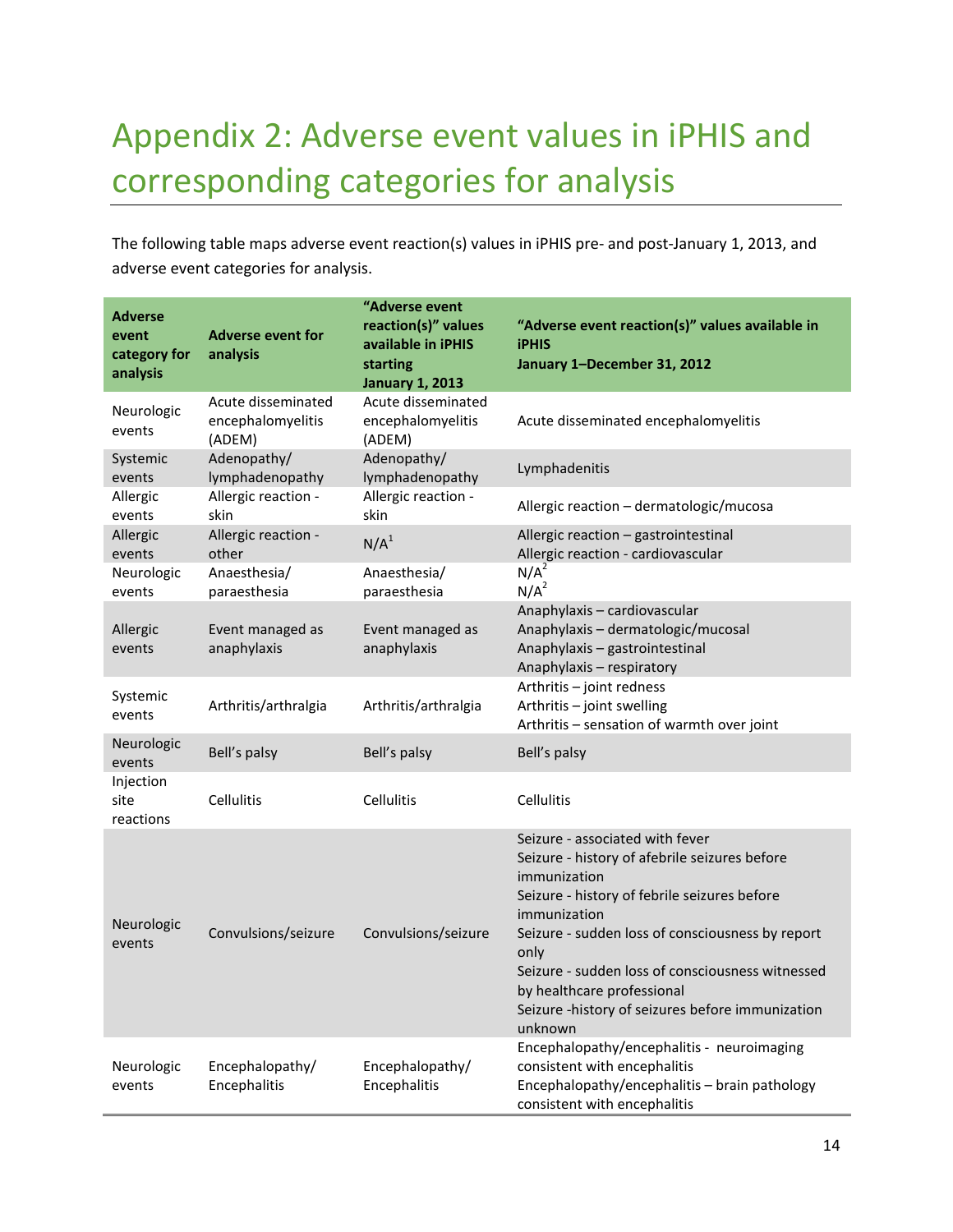| <b>Adverse</b><br>event<br>category for | <b>Adverse event for</b><br>analysis                     | "Adverse event<br>reaction(s)" values<br>available in iPHIS<br>starting | "Adverse event reaction(s)" values available in<br><b>iPHIS</b><br>January 1-December 31, 2012                                                                                                                                                                                                                                                                                                                                                                                                                                                           |
|-----------------------------------------|----------------------------------------------------------|-------------------------------------------------------------------------|----------------------------------------------------------------------------------------------------------------------------------------------------------------------------------------------------------------------------------------------------------------------------------------------------------------------------------------------------------------------------------------------------------------------------------------------------------------------------------------------------------------------------------------------------------|
| analysis                                |                                                          | <b>January 1, 2013</b>                                                  |                                                                                                                                                                                                                                                                                                                                                                                                                                                                                                                                                          |
|                                         |                                                          |                                                                         | Encephalopathy/encephalitis - CSFpleocytosis > 5<br>WBC/mm3<br>Encephalopathy/encephalitis - depressed/altered<br>level of consciousness<br>Encephalopathy/encephalitis - EEG consistent with<br>encephalitis<br>Encephalopathy/encephalitis - fever 38.0C<br>Encephalopathy/encephalitis - focal or multifocal<br>neurologic sign(s)<br>Encephalopathy/encephalitis - lethargy<br>Encephalopathy/encephalitis - personality change<br>lasting for >=24hrs<br>Encephalopathy/encephalitis - seizures (if present,<br>provide details in seizure section) |
| Systemic<br>events                      | Fever in conjunction<br>with another<br>reportable event | Fever in conjunction<br>with another<br>reportable event                | Fever ≥38°C                                                                                                                                                                                                                                                                                                                                                                                                                                                                                                                                              |
| Neurologic<br>events                    | Guillian-Barré<br>syndrome (GBS)                         | Guillian-Barré<br>syndrome (GBS)                                        | Guillian-barré syndrome (GBS)                                                                                                                                                                                                                                                                                                                                                                                                                                                                                                                            |
| Systemic<br>events                      | Hypotonic-<br>hyporesponsive<br>episode (HHE)            | Hypotonic-<br>hyporesponsive<br>episode (HHE)                           | Hypotonic-hyporesponsive episode - limpness<br>Hypotonic-hyporesponsive episode -<br>pallor/cyanosis<br>Hypotonic-hyporesponsive episode - reduced<br>responsivenes/unresponsiveness                                                                                                                                                                                                                                                                                                                                                                     |
| Injection<br>site<br>reactions          | Infected abscess                                         | Abscess at the<br>injection site<br>(infected)                          | Infective abscess - erythema<br>Infective abscess - positive gram stain or culture<br>Infective abscess - purulent discharge<br>Infective abscess - resolution on antimicrobial<br>therapy                                                                                                                                                                                                                                                                                                                                                               |
| Systemic<br>events                      | Intussusception                                          | Intussusception                                                         | Intussusception                                                                                                                                                                                                                                                                                                                                                                                                                                                                                                                                          |
| Neurologic<br>events                    | Meningitis                                               | Meningitis                                                              | Meningitis                                                                                                                                                                                                                                                                                                                                                                                                                                                                                                                                               |
| Neurologic<br>events                    | <b>Myelitis</b>                                          | <b>Myelitis</b>                                                         | <b>Myelitis</b><br>Acute transverse myelitis                                                                                                                                                                                                                                                                                                                                                                                                                                                                                                             |
| Injection<br>site<br>reactions          | Nodule                                                   | Nodule                                                                  | Nodule (discrete, well-demarcated, firm soft tissue<br>mass or lump)                                                                                                                                                                                                                                                                                                                                                                                                                                                                                     |
| Allergic<br>events                      | Oculorespiratory<br>syndrome (ORS)                       | Oculorespiratory<br>syndrome (ORS)                                      | ORS - bilateral red eyes<br>ORS - facial oedema<br>ORS - respiratory symptoms                                                                                                                                                                                                                                                                                                                                                                                                                                                                            |
| Other<br>severe/<br>unusual<br>events   | Other severe/<br>unusual events                          | Other<br>severe/unusual<br>events<br>N/A <sup>1</sup>                   | Other severe/unusual events<br>Optic neuritis<br>Autoimmune hepatitis<br>Allergic reaction - respiratory                                                                                                                                                                                                                                                                                                                                                                                                                                                 |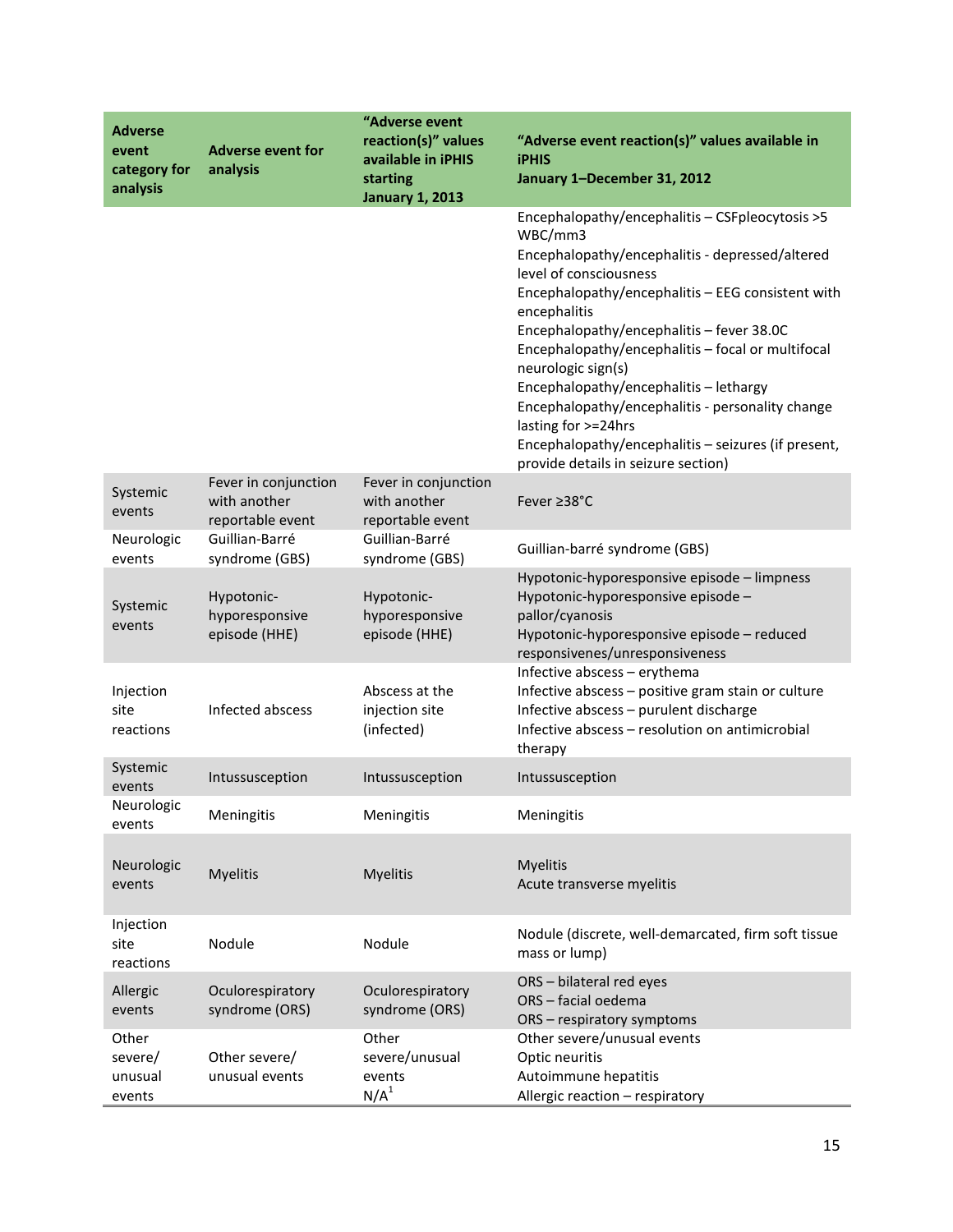| <b>Adverse</b><br>event<br>category for<br>analysis | <b>Adverse event for</b><br>analysis                          | "Adverse event<br>reaction(s)" values<br>available in iPHIS<br>starting<br><b>January 1, 2013</b>            | "Adverse event reaction(s)" values available in<br><b>iPHIS</b><br>January 1-December 31, 2012     |
|-----------------------------------------------------|---------------------------------------------------------------|--------------------------------------------------------------------------------------------------------------|----------------------------------------------------------------------------------------------------|
|                                                     |                                                               | $N/A^T$<br>N/A <sup>1</sup>                                                                                  |                                                                                                    |
| Injection<br>site<br>reactions                      | Pain/redness/<br>swelling lasting less<br>than 4 days         | N/A <sup>1</sup>                                                                                             | Severe pain - lasting fewer than 4 days<br>Severe swelling - lasting fewer than 4 days             |
| Injection<br>site<br>reactions                      | Pain/redness/<br>swelling lasting 4<br>days or longer         | Pain/redness/swellin<br>g (lasting 4-10 days)<br>Pain/redness/<br>swelling (lasting<br>greater than 10 days) | Severe swelling - lasting 4 days or more<br>Severe pain - lasting 4 days or more                   |
| Injection<br>site<br>reactions                      | Pain/redness/<br>swelling (extending<br>beyond nearest joint) | Pain/<br>redness/swelling<br>(extending beyond<br>nearest joint)                                             | Severe swelling - extending past nearest joint(s)                                                  |
| Neurologic<br>events                                | Paralysis other than<br>bell's palsy                          | Paralysis                                                                                                    | Paralysis other than bell's palsy                                                                  |
| Systemic<br>events                                  | Parotitis                                                     | Parotitis                                                                                                    | Parotitis                                                                                          |
| Systemic<br>events                                  | Persistent<br>crying/screaming                                | Persistent<br>crying/screaming                                                                               | Screaming episode/persistent crying                                                                |
| Systemic<br>events                                  | Rash                                                          | Rash                                                                                                         | Rash - generalized<br>Rash - localized at injection site<br>Rash - localized at non-injection site |
| Systemic<br>events                                  | Severe<br>vomiting/diarrhea                                   | Severe<br>vomiting/diarrhea                                                                                  | $N/A^2$                                                                                            |
| Injection<br>site<br>reactions                      | Sterile abscess                                               | Abscess at the<br>injection site (sterile)                                                                   | Sterile abscess - non-purulent fluid                                                               |
| Systemic<br>events                                  | Syncope with injury                                           | Syncope with injury                                                                                          | $N/A^2$                                                                                            |
| Systemic<br>events<br>Notes:                        | Thrombocytopenia                                              | Thrombocytopenia                                                                                             | Thrombocytopenia                                                                                   |

1. This value was discontinued in iPHIS as of January 1, 2013.

2. This is a new value available in iPHIS as of January 1, 2013.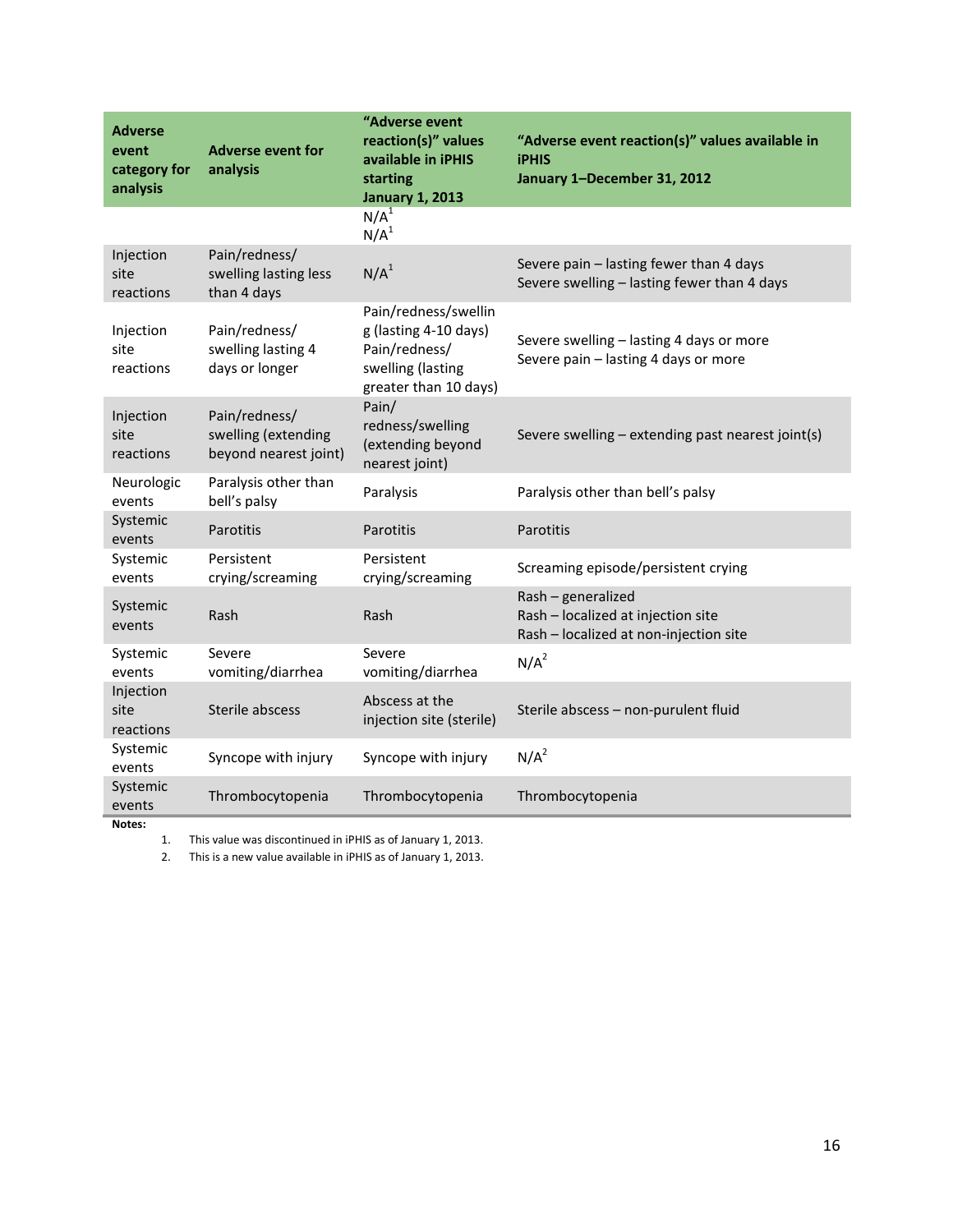# <span id="page-17-0"></span>Appendix 3: Expedited reporting of high priority AEFI to the Canadian Adverse Events Following Immunization Surveillance System (CAEFISS), June 2014

#### **Serious AEFI**

Seriousness is a concept defined by ICH (International Conference on Harmonization) in the ICH E2A and E2D definitions and is based on patient/event outcome or action criteria that define regulatory reporting obligations.

For public health AEFI reporting in Canada, the definition of "serious" undertakes to be consistent with the ICH internationally accepted, regulatory definition, while interpreting 'hospitalization' in terms of Canadian realities. Thus an AEFI is considered "serious" when it:

- Results in death.
- Is life-threatening , defined as:
	- o An event/reaction in which the patient was at real, rather than hypothetical, risk of death at the time of the event/reaction (includes: status epilepticus, status asthmaticus, cardiac arrest or respiratory arrest).
- Requires inpatient hospitalization, defined as meeting at least one of the following criteria:
	- o Hospital stay lasting ≥24 hours based on known date/time of admission and discharge
	- o Hospital stay involving all or part of two consecutive days (i.e., admission and discharge date are at least one day apart but specific time of admission is not specified) results in prolongation of existing hospitalization.
- Results in persistent or significant disability/incapacity (if known at the time of reporting).
- Is a congenital anomaly/birth defect.

#### **Adverse Events of Special Importance (AESI)**

The ICH E2A and E2D guidelines also state that other situations, such as other important medical events that may jeopardize the patient or may require intervention to prevent one of the outcomes above, should also be considered serious after applying medical and scientific judgment. Those "other situations" are open to interpretation and could vary from jurisdiction to jurisdiction. For Canada, in an effort to promote uniformity in reporting practices across the country, a list of high priority AESI is recommended based on both the impact of the event on the individual as well as public concern. This list may be amended periodically based on emerging issues or generation of evidence that enables rejection of the hypothesis that vaccine and event are causally related (e.g., autism, SIDS, and most recently Bell's Palsy).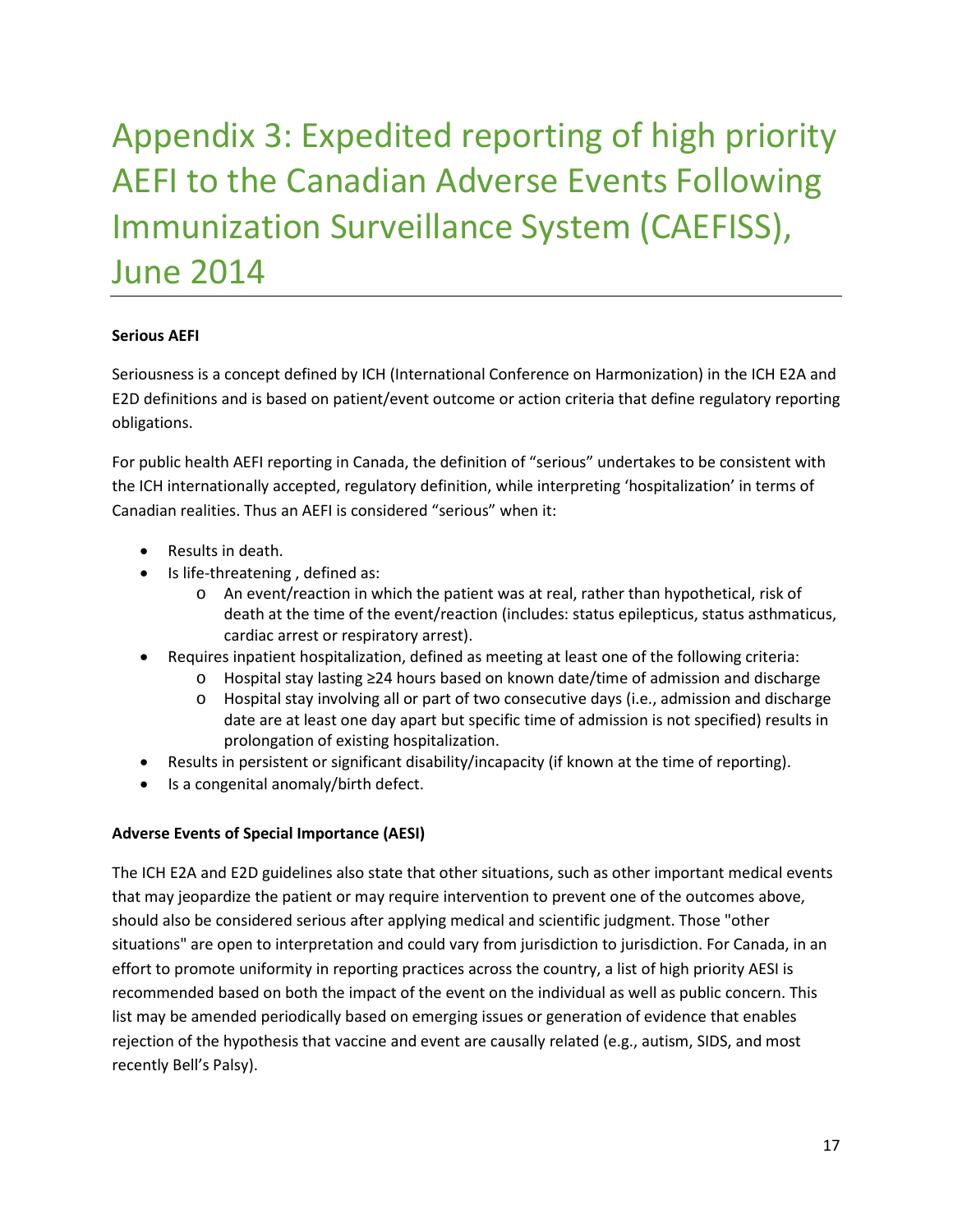The designated AESI are:

- Anaphylaxis (Brighton Collaboration Case Definition (BCCD) level 1-4)
- Encephalitis (including SSPE) (BCCD level 1-4)
- Acute disseminated encephalomyelitis (BCCD level 1-4)
- Myelitis (BCCD level 1-4)
- Aseptic meningitis/other meningitis (physician diagnosis) (BCCD level 1-4)
- Guillain Barré syndrome (BCCD level 1-4)
- Acute cerebellar Ataxia<sup>iii</sup>
- Intussusception (BCCD level 1-4)
- Thrombocytopenia (BCCD level 1: platelet count <150 AND clinical signs/symptoms of spontaneous bleeding)
- Emerging signal event based on group consensus.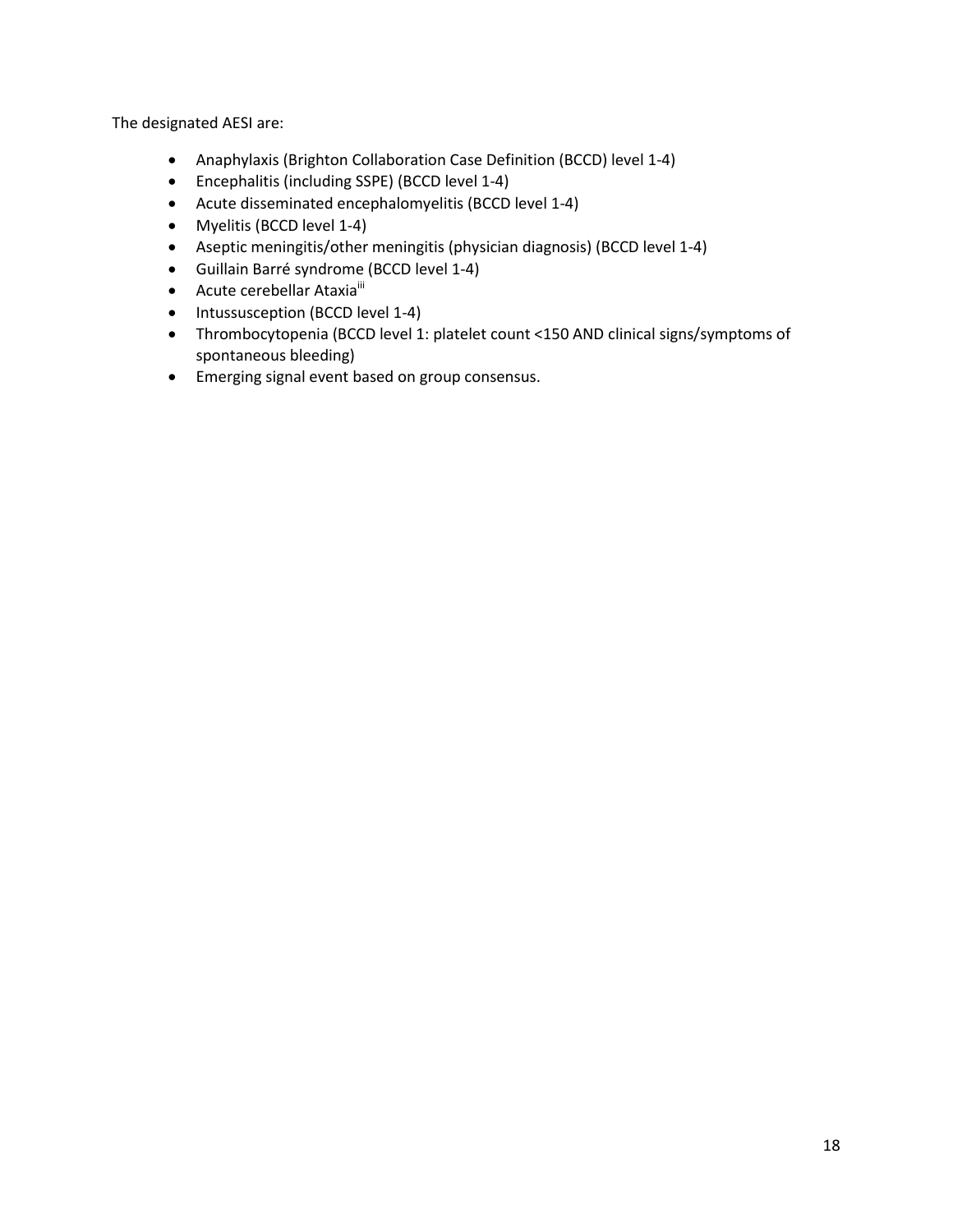# <span id="page-19-0"></span>Appendix 4: Changes to the publicly funded immunization programs: Ontario, 2010-15

| <b>Time period</b> | <b>Vaccine program changes</b>                                                                                                                                                                                                                                                                                                                                                                                                                                                                                                                                                                                                                                  |
|--------------------|-----------------------------------------------------------------------------------------------------------------------------------------------------------------------------------------------------------------------------------------------------------------------------------------------------------------------------------------------------------------------------------------------------------------------------------------------------------------------------------------------------------------------------------------------------------------------------------------------------------------------------------------------------------------|
| September 2015     | Addition of quadrivalent influenza vaccine (inactivated and live attenuated) to the<br>$\bullet$<br>Universal Influenza Immunization Program) for children ages 6 months to 17 years<br>and 2 to 17 years, respectively                                                                                                                                                                                                                                                                                                                                                                                                                                         |
| December 2014      | Meningococcal B vaccine for high risk children aged 2 months to 17 years<br>$\bullet$<br>Meningococcal ACYW vaccine; for high risk individuals 9 months to 55 years of<br>age; booster doses and expanded high risk criteria<br>Pertussis (Tdap) vaccine for all adults ≥18 years of age, regardless of whether Tdap<br>was received in adolescence<br>Pneumococcal conjugate 13 vaccine for high risk individuals ≥50 years of age<br>$\bullet$                                                                                                                                                                                                                |
| September 2012     | Extended HPV4 vaccine eligibility until the end of grade 12 for girls who didn't<br>$\bullet$<br>receive or complete the three-dose HPV immunization series in Grade 8.                                                                                                                                                                                                                                                                                                                                                                                                                                                                                         |
| May 2012           | Replacement of DTaP-IPV (Quadracel®) with Tdap-IPV (Adacel-IPV®, Boostrix®-<br>$\bullet$<br>Polio) for the 4 to 6 year-old booster dose                                                                                                                                                                                                                                                                                                                                                                                                                                                                                                                         |
| September 2011     | New influenza vaccine products implemented for Universal Influenza<br>$\bullet$<br>Immunization Program including Fluad® (for high-risk persons 65 years of age and<br>older) and Agriflu® for all those aged six months and older, as well as a full dose of<br>trivalent influenza vaccine (TIV) for infants and children 6 to 35 months of age and<br>removal of egg allergy as a contraindication to TIV                                                                                                                                                                                                                                                    |
| August 2011        | Rotavirus vaccine (Rot-1/Rotarix®) for infants at ages two and four months<br>$\bullet$<br>Routine second dose of varicella vaccine administered as the combined agent<br>MMRV at four to six years of age (previously second dose of MMR vaccine was<br>administered at 18 months of age)<br>Second dose varicella vaccine catch-up program for children born on or after<br>$\bullet$<br>January 1, 2000, and at least four years of age<br>Pertussis vaccine for all adults 19 to 64 years of age who have not received an<br>$\bullet$<br>adolescent booster at 14 to 16 years of age<br>Hib vaccine for high risk individuals ≥5 years of age<br>$\bullet$ |
| November 2010      | Reduction from four to three doses of pneumococcal conjugate 13-valent (Pneu-C-<br>$\bullet$<br>13) vaccine for low-risk children                                                                                                                                                                                                                                                                                                                                                                                                                                                                                                                               |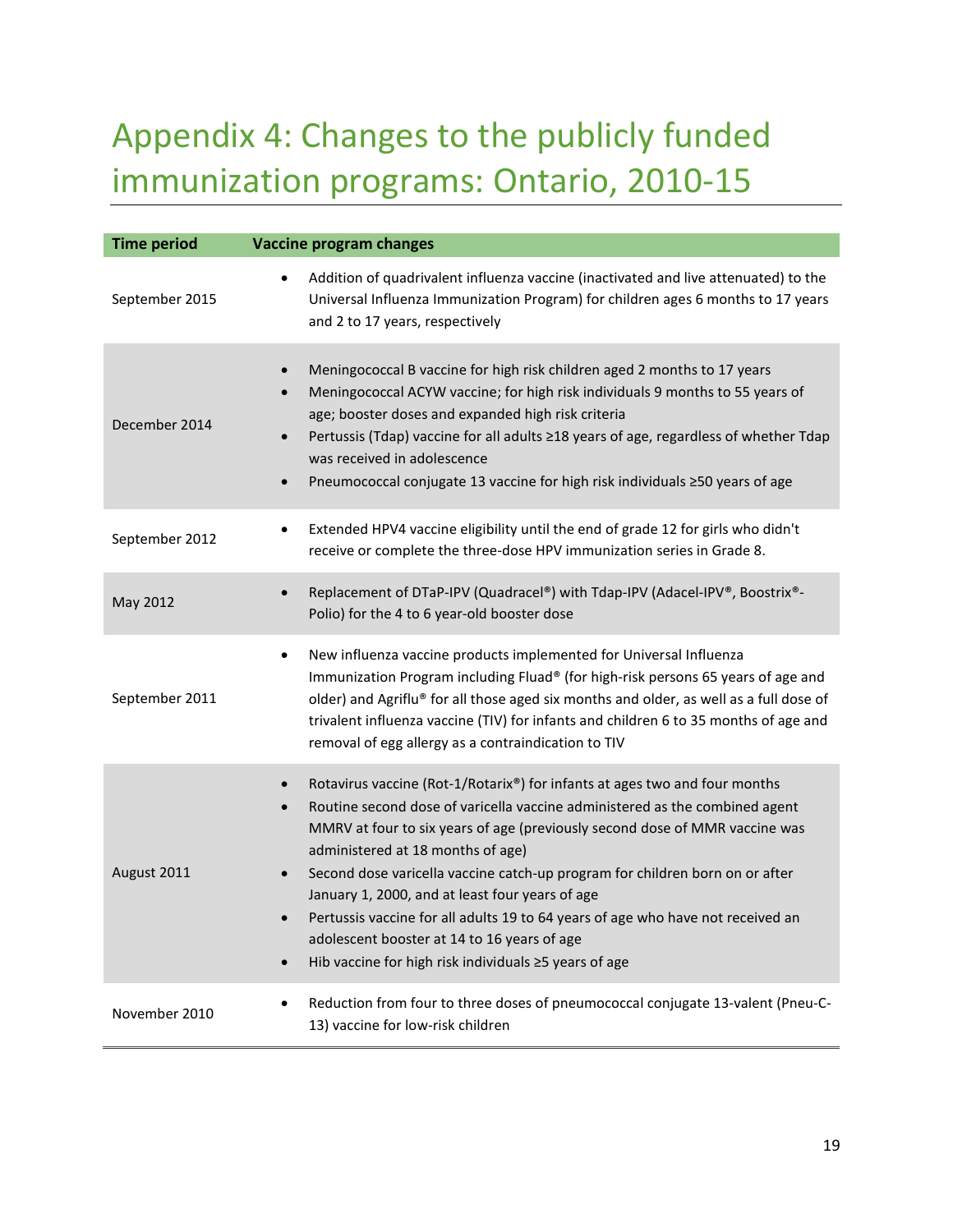### <span id="page-20-0"></span>References

1. Canadian Immunization Guide. Part 2. Vaccine safety. [Internet]. Ottawa: Public Health Agency of Canada; 2013; cited 2016 Jun 14]. Available from: [http://www.phac](http://www.phac-aspc.gc.ca/publicat/cig-gci/p02-01-eng.php)[aspc.gc.ca/publicat/cig-gci/p02-01-eng.php](http://www.phac-aspc.gc.ca/publicat/cig-gci/p02-01-eng.php)

2. National Advisory Committee on Immunization. About NACI. [Internet]. Ottawa: Public Health Agency of Canada; 2016; cited 2016 Jun 14]. Available from: [http://www.phac-aspc.gc.ca/naci](http://www.phac-aspc.gc.ca/naci-ccni/index-eng.php)[ccni/index-eng.php](http://www.phac-aspc.gc.ca/naci-ccni/index-eng.php)

3. Council for International Organizations of Medical Sciences (CIOMS). Definition and Application of Terms for Vaccine Pharmacovigilance. Report of CIOMS/WHO Working Group on Vaccine Pharmacovigilance. Geneva: Council for International Organizations of Medical Sciences; 2012. Available from: [http://www.who.int/vaccine\\_safety/initiative/tools/en/](http://www.who.int/vaccine_safety/initiative/tools/en/)

4. Health Protection and Promotion Act. R.S.O. 1990, CHAPTER H.7 [Internet]. Toronto, ON: Queen's Printer for Ontario; 2014 [updated 2015 Aug 31; cited 2016 Jun 14]. Available from: [http://www.e-laws.gov.on.ca/html/statutes/english/elaws\\_statutes\\_90h07\\_e.htm](http://www.e-laws.gov.on.ca/html/statutes/english/elaws_statutes_90h07_e.htm)

5. Ontario Ministry of Health & Long-Term Care. Ontario Public Health Standards. Vaccine Preventable Diseases. Toronto, ON: Queen's Printer for Ontario; 2014. Available from: [http://www.health.gov.on.ca/en/pro/programs/publichealth/oph\\_standards/vpd.aspx](http://www.health.gov.on.ca/en/pro/programs/publichealth/oph_standards/vpd.aspx)

6. Ontario Agency for Health Protection and Promotion (Public Health Ontario). iPHIS Bulletin #17. Timely entry of cases. Toronto, ON: Queen's Printer for Ontario; 2012.

7. Ontario Agency for Health Protection and Promotion (Public Health Ontario). iPHIS User Guide. Adverse Events Following Immunization (AEFI). OM Module. Version 3.0 March 2015. Toronto, ON: Queen's Printer for Ontario; 2015.

8. Ontario Ministry of Health and Long-Term Care. Infectious Diseases Protocol. Appendix B: Provincial Case definitions for reportable Diseases. Disease: Adverse Events Following Immunization. Revised April 2015. Toronto, ON: Queen's Printer for Ontario; 2015. Available from:

[http://www.health.gov.on.ca/en/pro/programs/publichealth/oph\\_standards/docs/aefi\\_cd.pdf](http://www.health.gov.on.ca/en/pro/programs/publichealth/oph_standards/docs/aefi_cd.pdf)

9. International Conference on Harmonisation. International Conference on Harmonisation of Technical Requirements for Registration of Pharmaceuticals for Human Use. Post-approval safety data management: Definitions and standards for expedited reporting. E2D. [https://www.ich.org/fileadmin/Public\\_Web\\_Site/ICH\\_Products/Guidelines/Efficacy/E2D/Step4/](https://www.ich.org/fileadmin/Public_Web_Site/ICH_Products/Guidelines/Efficacy/E2D/Step4/E2D_Guideline.pdf)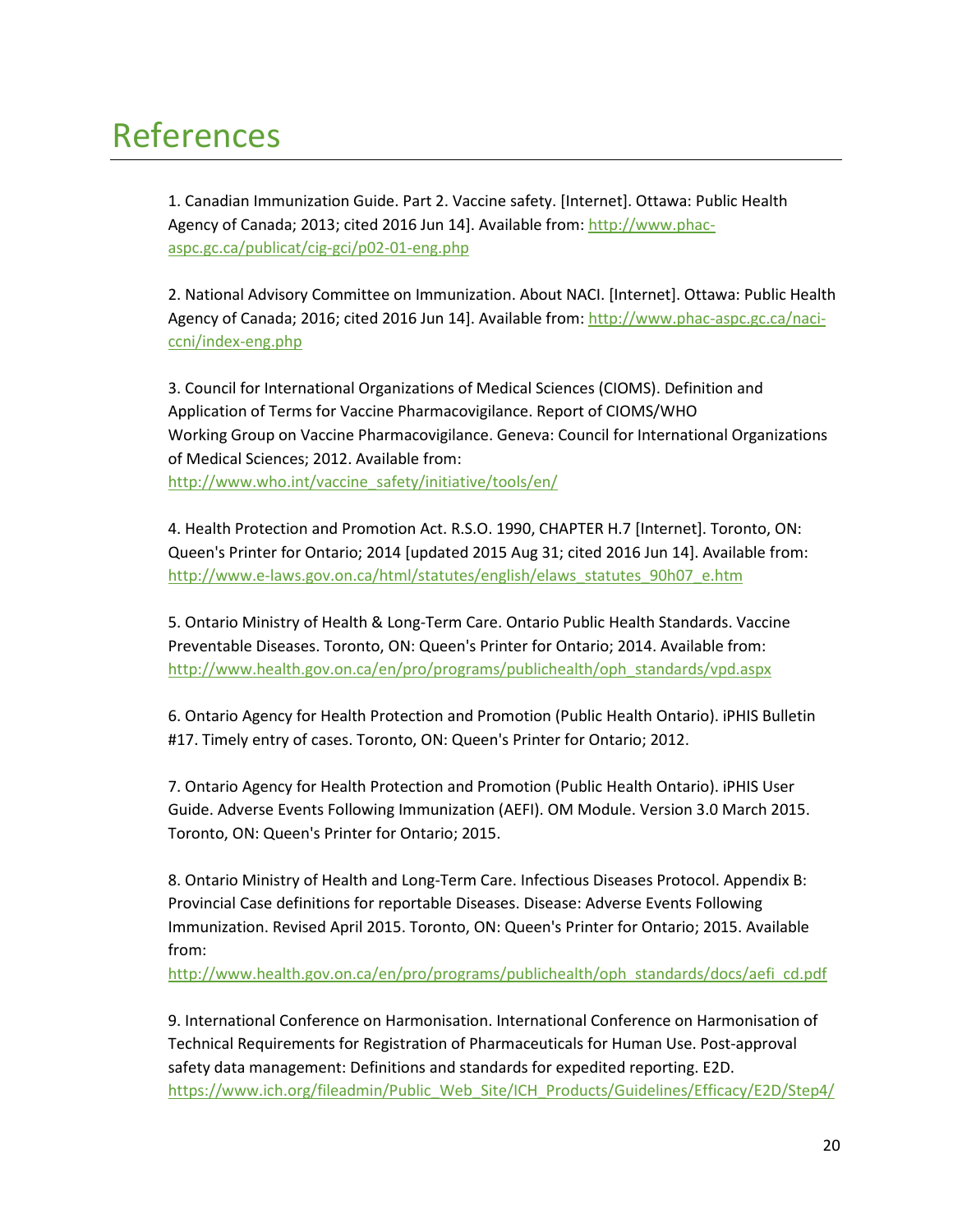[E2D\\_Guideline.pdf.](https://www.ich.org/fileadmin/Public_Web_Site/ICH_Products/Guidelines/Efficacy/E2D/Step4/E2D_Guideline.pdf) Geneva: International Conference on Harmonisation; 2003. Available from: [http://www.ich.org/fileadmin/Public\\_Web\\_Site/ICH\\_Products/Guidelines/Efficacy/E2D/Step4/E](http://www.ich.org/fileadmin/Public_Web_Site/ICH_Products/Guidelines/Efficacy/E2D/Step4/E2D_Guideline.pdf) 2D Guideline.pdf

10. International Conference on Harmonisation. International Conference on Harmonisation Technical Requirements for Registration of Pharmaceuticals for Human Use. Clinical safety data management: Definitions and standards for expedited reporting. E2A. Geneva: International Conference on Harmonisation; 1994. Available from:

[http://www.ich.org/fileadmin/Public\\_Web\\_Site/ICH\\_Products/Guidelines/Efficacy/E2A/Step4/E](http://www.ich.org/fileadmin/Public_Web_Site/ICH_Products/Guidelines/Efficacy/E2A/Step4/E2A_Guideline.pdf) [2A\\_Guideline.pdf](http://www.ich.org/fileadmin/Public_Web_Site/ICH_Products/Guidelines/Efficacy/E2A/Step4/E2A_Guideline.pdf)

11. Ontario Ministry of Health and Long-Term Care. Population estimates. intelliHEALTH Ontario, Statistics Canada. Toronto, ON: Queen's Printer for Ontario; 2015.

12. Ontario Ministry of Health and Long-Term Care. Population projections. intelliHEALTH, Ontario Ministry of Finance. Toronto, ON: Queen's Printer for Ontario; 2015.

13. Shimabukuro TT, Nguyen M, Martin D, DeStefano F. Safety monitoring in the Vaccine Adverse Event Reporting System (VAERS). Vaccine. 2015;33(36):4398-405.

14. Law BJ, Laflèche J, Ahmadipour N, Anyoti H. Canadian Adverse Events Following Immunization Surveillance System (CAEFISS): Annual report for vaccines administered in 2012. CCDR [Internet]. 2014 [cited 2015 Jul 8];40(S-3):7-23. Available from[: http://www.phac](http://www.phac-aspc.gc.ca/publicat/ccdr-rmtc/14vol40/dr-rm40s-3/surveillance-eng.php)[aspc.gc.ca/publicat/ccdr-rmtc/14vol40/dr-rm40s-3/surveillance-eng.php](http://www.phac-aspc.gc.ca/publicat/ccdr-rmtc/14vol40/dr-rm40s-3/surveillance-eng.php)